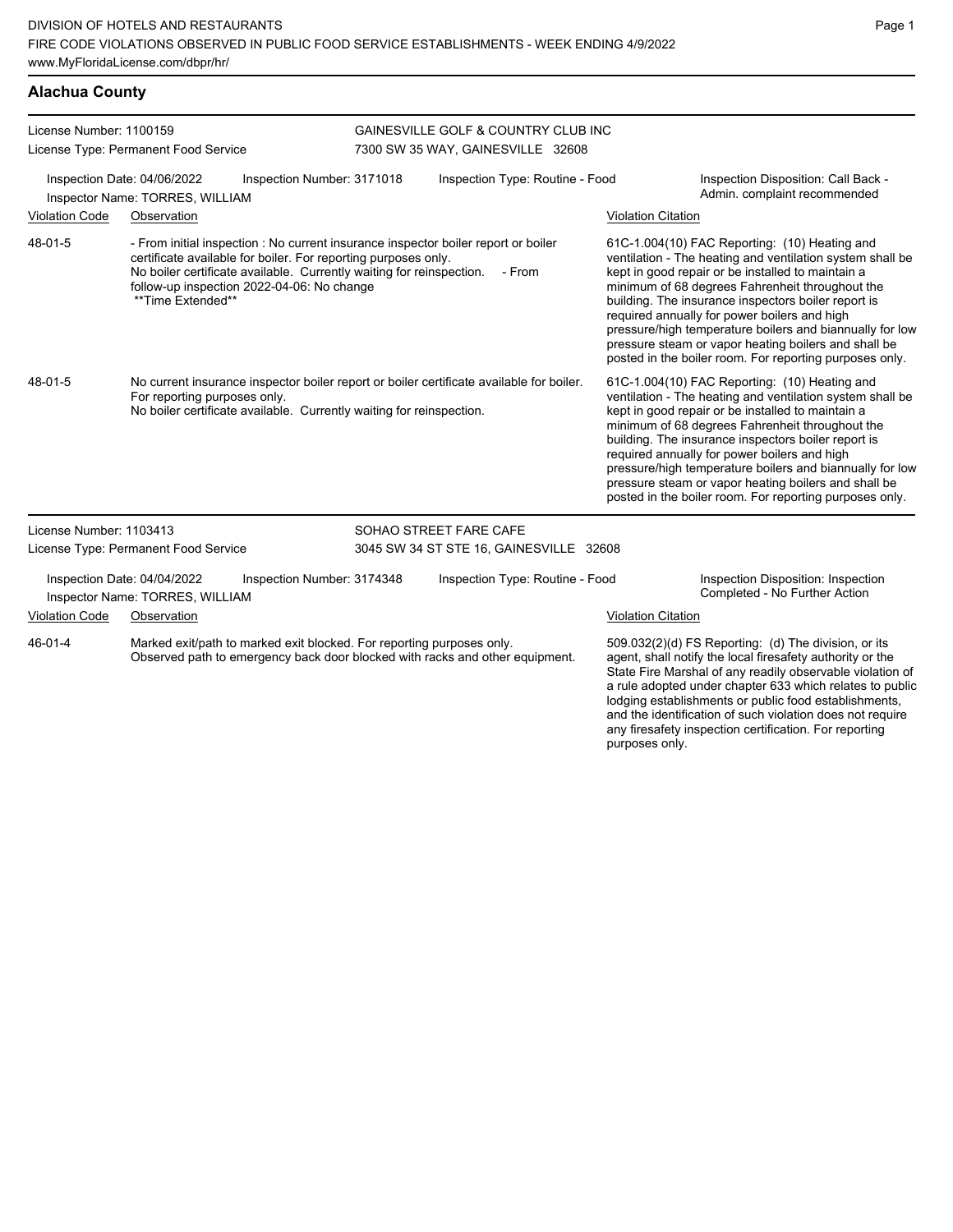# **Bradford County**

| License Number: 1400094<br>License Type: Permanent Food Service |                                                                 | CAPTAIN D'S #3376                                                                                                           | 804 S WALNUT, STARKE 320914402 |                                 |                           |                                                                                                                                                                                                                                                                                                                                                                                                                            |
|-----------------------------------------------------------------|-----------------------------------------------------------------|-----------------------------------------------------------------------------------------------------------------------------|--------------------------------|---------------------------------|---------------------------|----------------------------------------------------------------------------------------------------------------------------------------------------------------------------------------------------------------------------------------------------------------------------------------------------------------------------------------------------------------------------------------------------------------------------|
|                                                                 | Inspection Date: 04/05/2022<br>Inspector Name: BADDING, MELANIE | Inspection Number: 3160380                                                                                                  |                                | Inspection Type: Routine - Food |                           | Inspection Disposition: Administrative<br>complaint recommended                                                                                                                                                                                                                                                                                                                                                            |
| <b>Violation Code</b>                                           | Observation                                                     |                                                                                                                             |                                |                                 | <b>Violation Citation</b> |                                                                                                                                                                                                                                                                                                                                                                                                                            |
| 45-02-4                                                         |                                                                 | Portable fire extinguisher gauge in red zone. For reporting purposes only.<br>At fire extinguisher by cookline in red zone. |                                |                                 | purposes only.            | 509.032(2)(d) FS Reporting: (d) The division, or its<br>agent, shall notify the local firesafety authority or the<br>State Fire Marshal of any readily observable violation of<br>a rule adopted under chapter 633 which relates to public<br>lodging establishments or public food establishments,<br>and the identification of such violation does not require<br>any firesafety inspection certification. For reporting |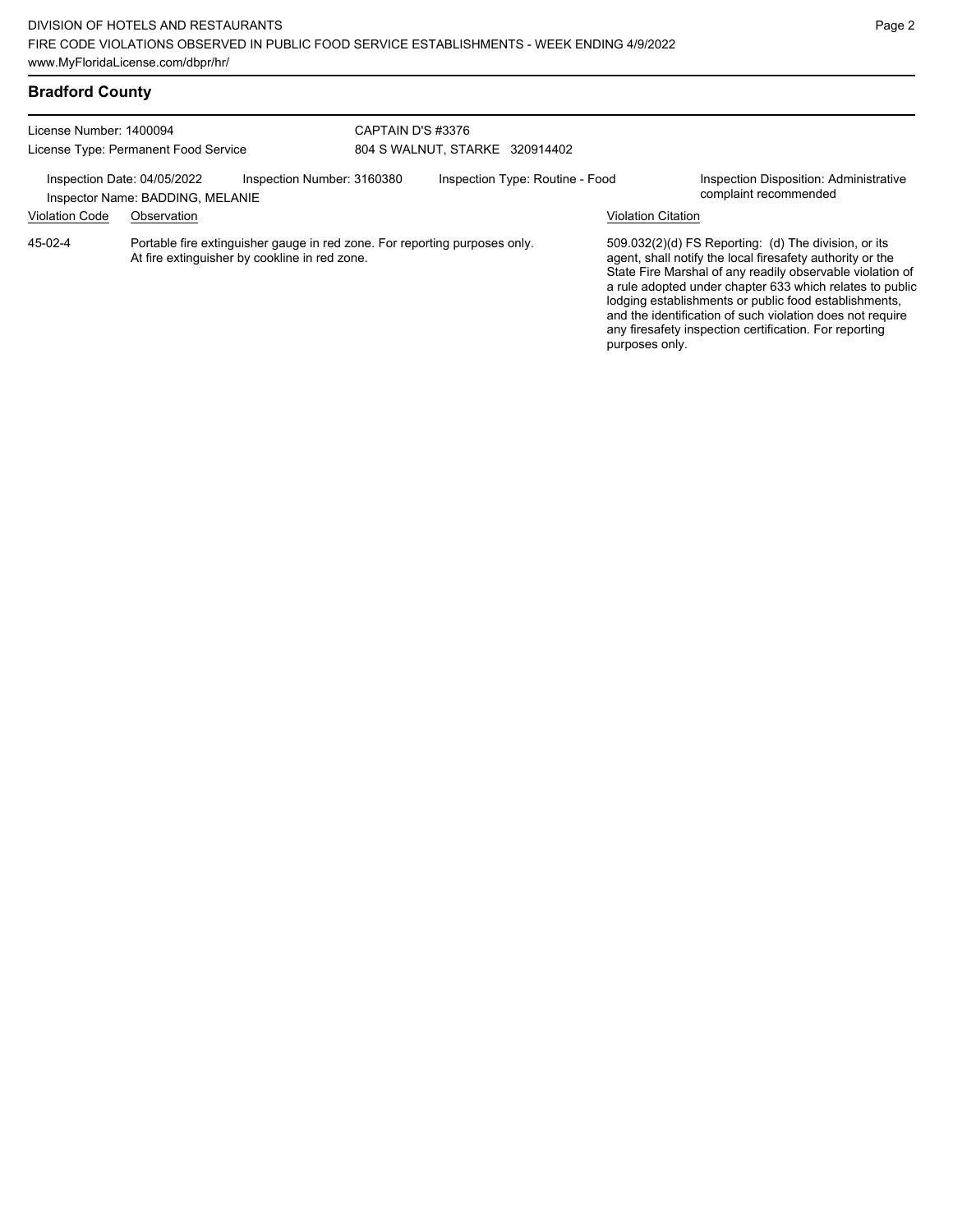| <b>Brevard County</b>   |                                                                                                                                                                                                                                |                                                                                                        |                                                                                                                                                                                                                                                                                                                                                                                                                                                                                                          |  |
|-------------------------|--------------------------------------------------------------------------------------------------------------------------------------------------------------------------------------------------------------------------------|--------------------------------------------------------------------------------------------------------|----------------------------------------------------------------------------------------------------------------------------------------------------------------------------------------------------------------------------------------------------------------------------------------------------------------------------------------------------------------------------------------------------------------------------------------------------------------------------------------------------------|--|
| License Number: 1506313 |                                                                                                                                                                                                                                | MOM & POPS BAR AND GRILL                                                                               |                                                                                                                                                                                                                                                                                                                                                                                                                                                                                                          |  |
|                         | License Type: Permanent Food Service                                                                                                                                                                                           | 900 N ATLANTIC AVE STE D, COCOA BEACH 32931                                                            |                                                                                                                                                                                                                                                                                                                                                                                                                                                                                                          |  |
|                         | Inspection Number: 3172199<br>Inspection Date: 04/08/2022<br>Inspector Name: HICKS, GEORGE RANDY                                                                                                                               | Inspection Type: Routine - Food<br>Inspection Disposition: Inspection<br>Completed - No Further Action |                                                                                                                                                                                                                                                                                                                                                                                                                                                                                                          |  |
| <b>Violation Code</b>   | Observation                                                                                                                                                                                                                    |                                                                                                        | <b>Violation Citation</b>                                                                                                                                                                                                                                                                                                                                                                                                                                                                                |  |
| 45-04-4                 | Use of cooking equipment producing grease laden vapors/smoke with no hood<br>suppression system installed. Notified Fire AHJ. For reporting purposes only. Flat<br>top used for cooking eggs, sausage and various other items. |                                                                                                        | 509.032(2)(d) FS Reporting: (d) The division, or its<br>agent, shall notify the local firesafety authority or the<br>State Fire Marshal of any readily observable violation of<br>a rule adopted under chapter 633 which relates to public<br>lodging establishments or public food establishments,<br>and the identification of such violation does not require<br>any firesafety inspection certification. For reporting<br>purposes only.                                                             |  |
| 48-01-5                 | No current insurance inspector boiler report or boiler certificate available for boiler.<br>For reporting purposes only. 122117 expired 12/7/17, 099257 expired 3/17/22<br>**Repeat Violation**                                |                                                                                                        | 61C-1.004(10) FAC Reporting: (10) Heating and<br>ventilation - The heating and ventilation system shall be<br>kept in good repair or be installed to maintain a<br>minimum of 68 degrees Fahrenheit throughout the<br>building. The insurance inspectors boiler report is<br>required annually for power boilers and high<br>pressure/high temperature boilers and biannually for low<br>pressure steam or vapor heating boilers and shall be<br>posted in the boiler room. For reporting purposes only. |  |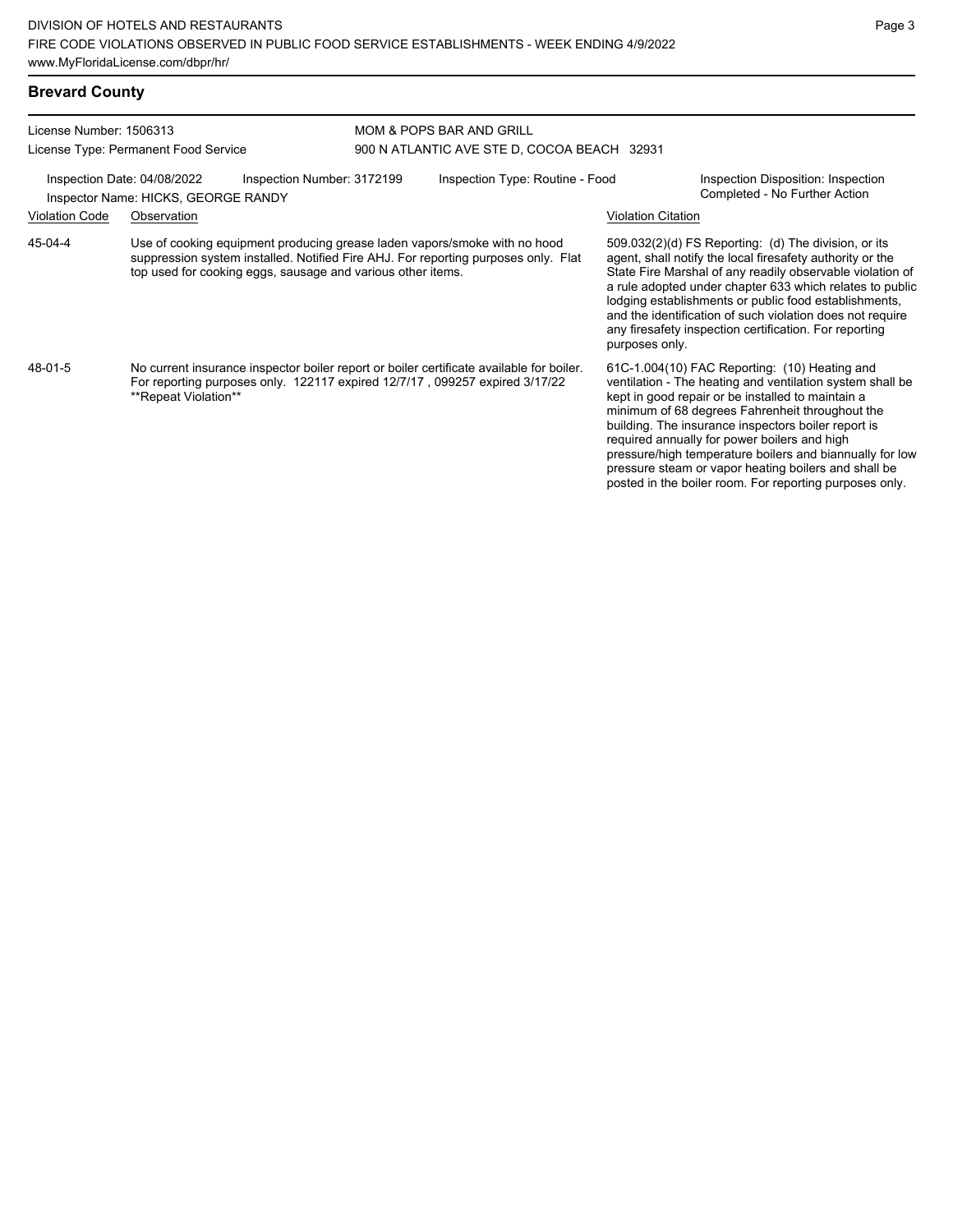| <b>Broward County</b>   |                                                                                            |                                                                              |                    |                                                                                                                                                                                                                                                                                                                                                                                                                            |
|-------------------------|--------------------------------------------------------------------------------------------|------------------------------------------------------------------------------|--------------------|----------------------------------------------------------------------------------------------------------------------------------------------------------------------------------------------------------------------------------------------------------------------------------------------------------------------------------------------------------------------------------------------------------------------------|
| License Number: 1653302 | License Type: Mobile Food Dispensing Vehicle                                               | <b>DELICIAS EXPRESS</b><br>1042 NE 43 CT, OAKLAND PARK 33334                 |                    |                                                                                                                                                                                                                                                                                                                                                                                                                            |
|                         | Inspection Number: 1246326<br>Inspection Date: 04/08/2022<br>Inspector Name: GANPAT, INDAR | Inspection Type: Routine - Food                                              |                    | Inspection Disposition: Inspection<br>Completed - No Further Action                                                                                                                                                                                                                                                                                                                                                        |
| <b>Violation Code</b>   | Observation                                                                                |                                                                              | Violation Citation |                                                                                                                                                                                                                                                                                                                                                                                                                            |
| 45-01-4                 | Violation**                                                                                | No portable fire extinguisher present. For reporting purposes only. **Repeat |                    | 509.032(2)(d) FS Reporting: (d) The division, or its<br>agent, shall notify the local firesafety authority or the<br>State Fire Marshal of any readily observable violation of<br>a rule adopted under chapter 633 which relates to public<br>lodging establishments or public food establishments,<br>and the identification of such violation does not require<br>any firesafety inspection certification. For reporting |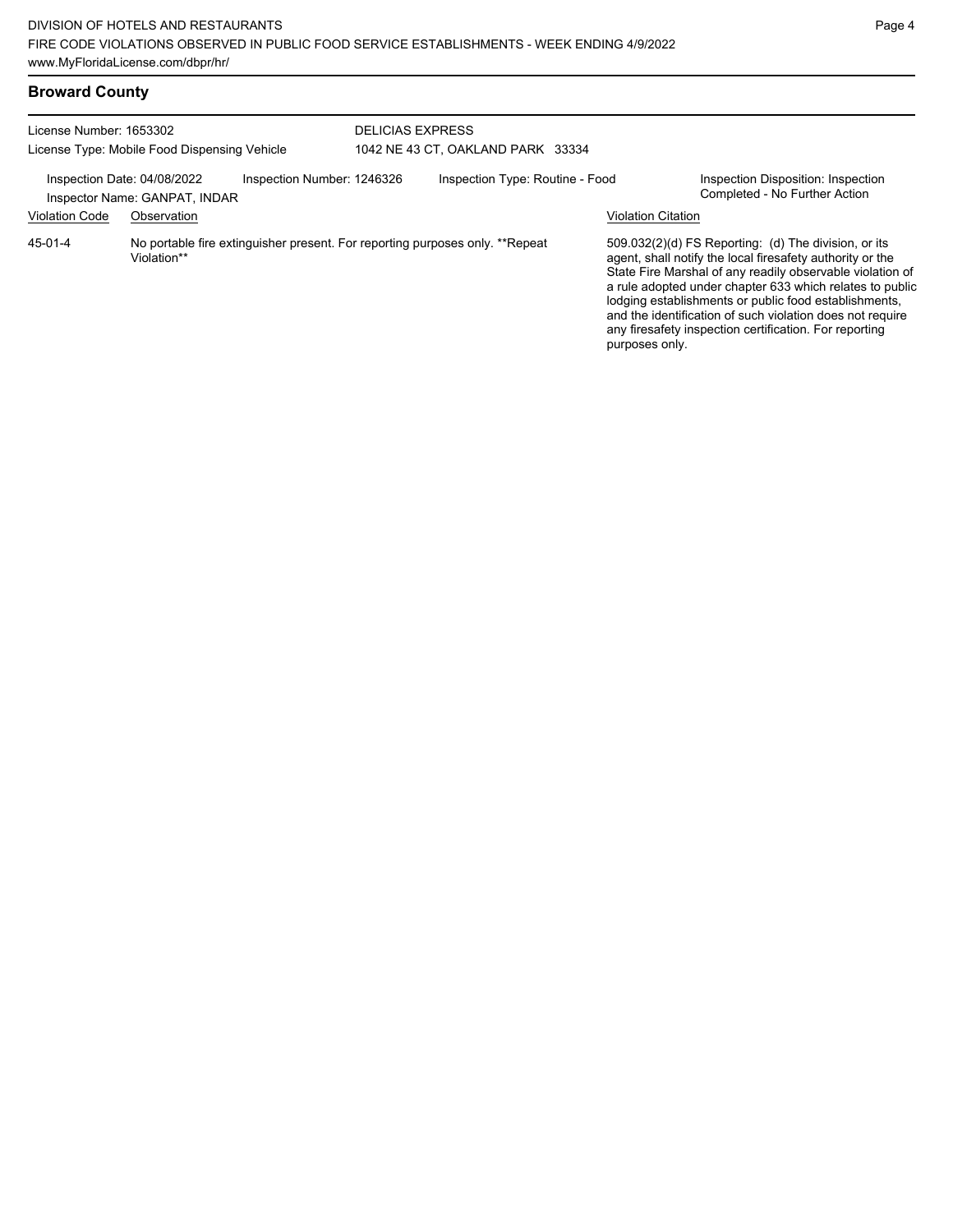| <b>Clay County</b>                                                                                                                                                                     |                                                             |                                                                       |                                             |                                                                                  |                                                                                                                                                                                |                                                                                                                                                                                                                                                                                                                                                                                                                            |
|----------------------------------------------------------------------------------------------------------------------------------------------------------------------------------------|-------------------------------------------------------------|-----------------------------------------------------------------------|---------------------------------------------|----------------------------------------------------------------------------------|--------------------------------------------------------------------------------------------------------------------------------------------------------------------------------|----------------------------------------------------------------------------------------------------------------------------------------------------------------------------------------------------------------------------------------------------------------------------------------------------------------------------------------------------------------------------------------------------------------------------|
| License Number: 2000847                                                                                                                                                                | License Type: Permanent Food Service                        |                                                                       | MCDONALDS 15154                             | 5000 85 US HWY 17, FLEMING ISLAND 32003                                          |                                                                                                                                                                                |                                                                                                                                                                                                                                                                                                                                                                                                                            |
| Inspection Number: 3185322<br>Inspection Date: 04/07/2022<br>Inspector Name: BIAVA, GRANT                                                                                              |                                                             |                                                                       | Inspection Type: Complaint Full             |                                                                                  | Inspection Disposition: Administrative<br>complaint recommended                                                                                                                |                                                                                                                                                                                                                                                                                                                                                                                                                            |
| <b>Violation Code</b>                                                                                                                                                                  | Observation                                                 |                                                                       |                                             |                                                                                  | <b>Violation Citation</b>                                                                                                                                                      |                                                                                                                                                                                                                                                                                                                                                                                                                            |
| 46-01-4                                                                                                                                                                                | boxes.                                                      | Marked exit/path to marked exit blocked. For reporting purposes only. |                                             | Back exit door to kitchen blocked with large amounts of trash bags and cardboard | purposes only.                                                                                                                                                                 | 509.032(2)(d) FS Reporting: (d) The division, or its<br>agent, shall notify the local firesafety authority or the<br>State Fire Marshal of any readily observable violation of<br>a rule adopted under chapter 633 which relates to public<br>lodging establishments or public food establishments,<br>and the identification of such violation does not require<br>any firesafety inspection certification. For reporting |
| License Number: 2001202                                                                                                                                                                |                                                             |                                                                       | <b>FUSHIMI SUSHI</b>                        |                                                                                  |                                                                                                                                                                                |                                                                                                                                                                                                                                                                                                                                                                                                                            |
|                                                                                                                                                                                        | License Type: Permanent Food Service                        |                                                                       | 1786 BLANDING BLVD STE 13, MIDDLEBURG 32068 |                                                                                  |                                                                                                                                                                                |                                                                                                                                                                                                                                                                                                                                                                                                                            |
|                                                                                                                                                                                        | Inspection Date: 04/06/2022<br>Inspector Name: CASEY, KEITH | Inspection Number: 3169311                                            |                                             | Inspection Type: Routine - Food                                                  |                                                                                                                                                                                | Inspection Disposition: Inspection<br>Completed - No Further Action                                                                                                                                                                                                                                                                                                                                                        |
| <b>Violation Code</b>                                                                                                                                                                  | Observation                                                 |                                                                       |                                             |                                                                                  | <b>Violation Citation</b>                                                                                                                                                      |                                                                                                                                                                                                                                                                                                                                                                                                                            |
| 45-06-4<br>Portable fire extinguisher is inaccessible. For reporting purposes only.<br>Observed in the restroom hallway, the fire extinguisher box has a ladder tied to<br>the handle. |                                                             |                                                                       |                                             |                                                                                  | 509.032(2)(d) FS Reporting: (d) The division, or its<br>agent, shall notify the local firesafety authority or the<br>State Fire Marshal of any readily observable violation of |                                                                                                                                                                                                                                                                                                                                                                                                                            |

State Fire Marshal of any readily observable violation of a rule adopted under chapter 633 which relates to public lodging establishments or public food establishments, and the identification of such violation does not require any firesafety inspection certification. For reporting purposes only.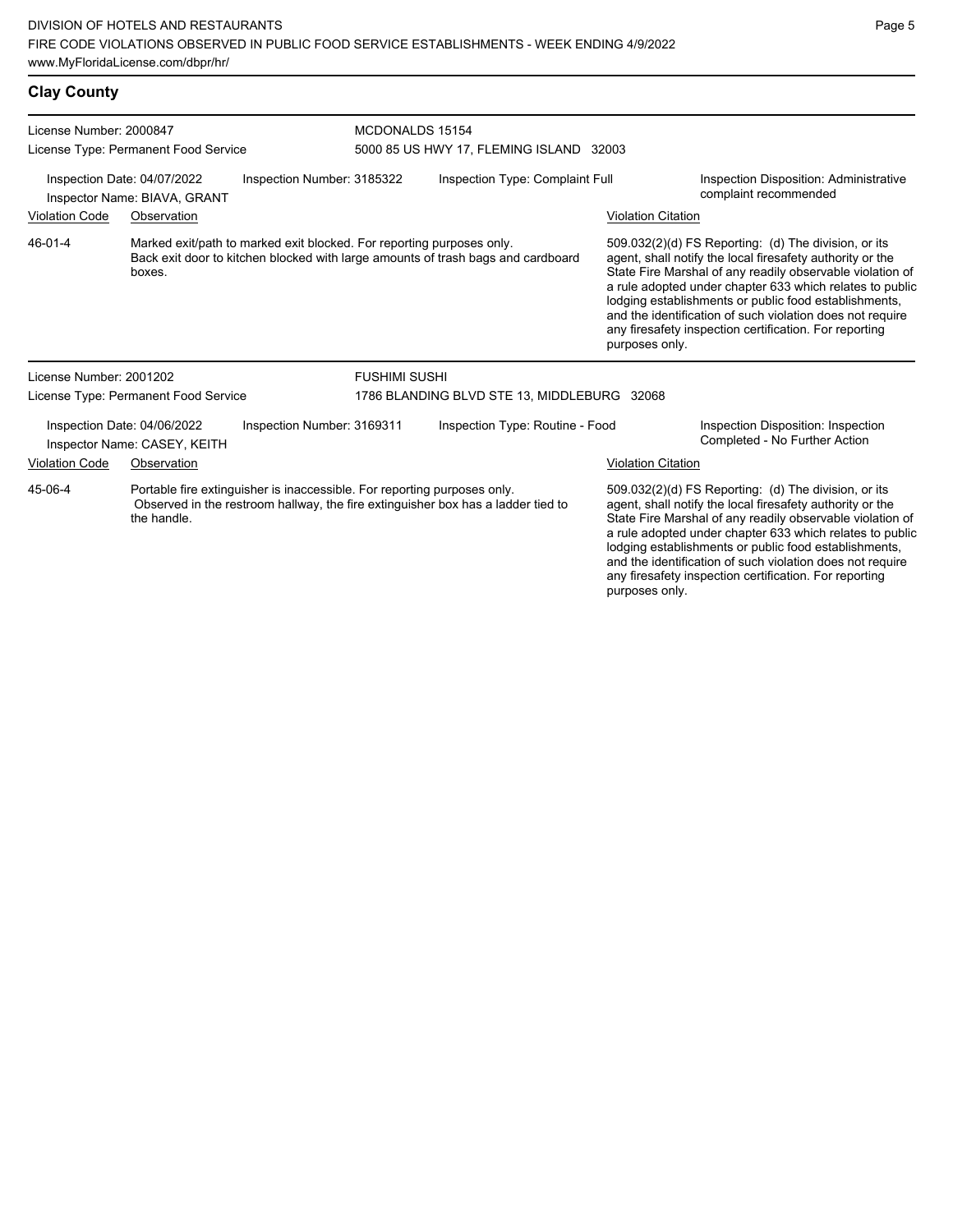| <b>Collier County</b>   |                                                                |                            |                                                                                     |                           |                                                                     |
|-------------------------|----------------------------------------------------------------|----------------------------|-------------------------------------------------------------------------------------|---------------------------|---------------------------------------------------------------------|
| License Number: 2100025 |                                                                |                            | PORT ROYAL BEACH CLUB                                                               |                           |                                                                     |
|                         | License Type: Permanent Food Service                           |                            | 2900 GORDON DR, NAPLES 34102                                                        |                           |                                                                     |
|                         | Inspection Date: 04/08/2022<br>Inspector Name: DILLON, TIMOTHY | Inspection Number: 3178896 | Inspection Type: Routine - Food                                                     |                           | Inspection Disposition: Inspection<br>Completed - No Further Action |
| <b>Violation Code</b>   | Observation                                                    |                            |                                                                                     | <b>Violation Citation</b> |                                                                     |
| $48 - 04 - 4$           |                                                                |                            | Propane tank (larger than 2.7 lb, water capacity/1 lb, gas capacity) located inside |                           | 509 032(2)(d) ES Reporting (d) The division or its                  |

Propane tank (larger than 2.7 lb. water capacity/1 lb. gas capacity) located inside of the building. For reporting purposes only. Observed a gas tank larger then 2.7 lb water capacity.

509.032(2)(d) FS Reporting: (d) The division, or its agent, shall notify the local firesafety authority or the State Fire Marshal of any readily observable violation of a rule adopted under chapter 633 which relates to public lodging establishments or public food establishments, and the identification of such violation does not require any firesafety inspection certification. For reporting purposes only.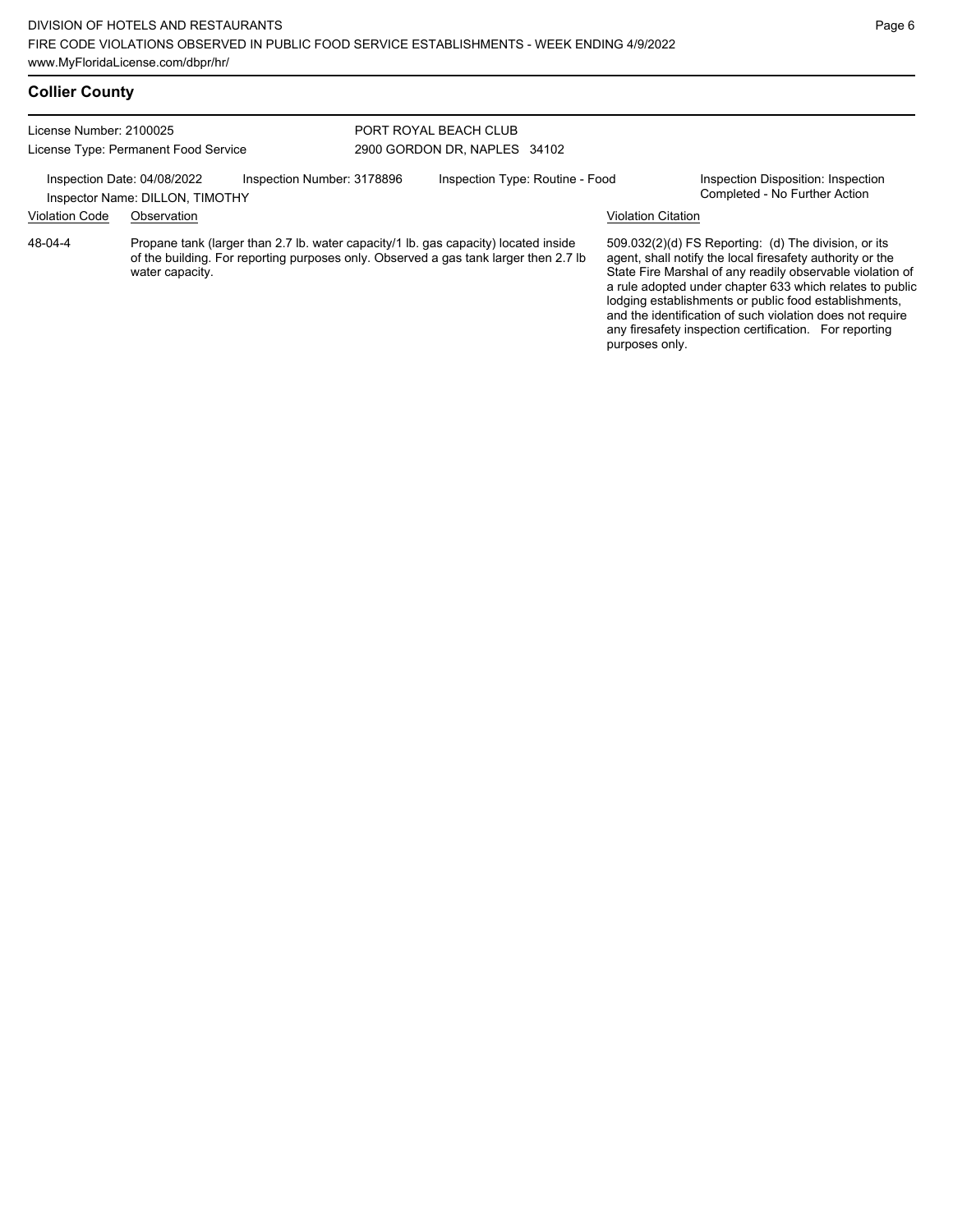| <b>Columbia County</b> |  |
|------------------------|--|
|                        |  |

| License Number: 2200701                              | License Type: Permanent Food Service            |                            | DAIRY QUEEN GRILL AND CHILL<br>2984 W US HWY 90, LAKE CITY 32055                  |                           |                                                                                                                                                                                                                                                                                                                                                                                                                            |
|------------------------------------------------------|-------------------------------------------------|----------------------------|-----------------------------------------------------------------------------------|---------------------------|----------------------------------------------------------------------------------------------------------------------------------------------------------------------------------------------------------------------------------------------------------------------------------------------------------------------------------------------------------------------------------------------------------------------------|
| Inspection Date: 04/05/2022<br><b>Violation Code</b> | Inspector Name: BAILEY, KIMBERLY<br>Observation | Inspection Number: 3185429 | Inspection Type: Complaint Full                                                   | <b>Violation Citation</b> | Inspection Disposition: Administrative<br>complaint recommended                                                                                                                                                                                                                                                                                                                                                            |
| 45-02-4                                              | door to the patio area.                         |                            | Portable fire extinguisher gauge in red zone. For reporting purposes only. By the | purposes only.            | 509.032(2)(d) FS Reporting: (d) The division, or its<br>agent, shall notify the local firesafety authority or the<br>State Fire Marshal of any readily observable violation of<br>a rule adopted under chapter 633 which relates to public<br>lodging establishments or public food establishments,<br>and the identification of such violation does not require<br>any firesafety inspection certification. For reporting |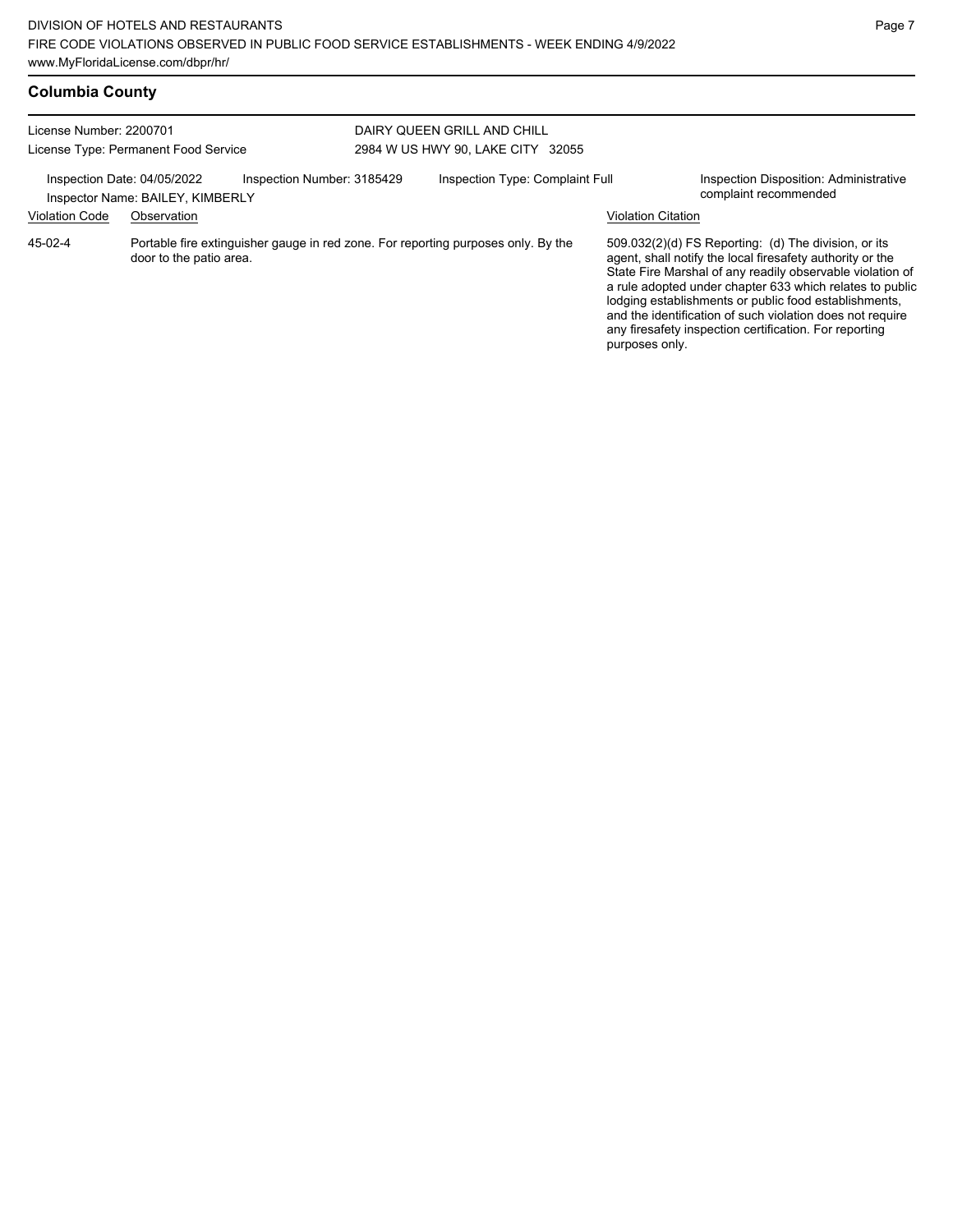| <b>Dade County</b>      |                                                                                                                                                                                                                                                                                                                                        |                |                                       |                           |                                                                                                                                                                                                                                                                                                                                                                                                                            |
|-------------------------|----------------------------------------------------------------------------------------------------------------------------------------------------------------------------------------------------------------------------------------------------------------------------------------------------------------------------------------|----------------|---------------------------------------|---------------------------|----------------------------------------------------------------------------------------------------------------------------------------------------------------------------------------------------------------------------------------------------------------------------------------------------------------------------------------------------------------------------------------------------------------------------|
| License Number: 2336901 |                                                                                                                                                                                                                                                                                                                                        | <b>CECIBON</b> |                                       |                           |                                                                                                                                                                                                                                                                                                                                                                                                                            |
|                         | License Type: Permanent Food Service                                                                                                                                                                                                                                                                                                   |                | 1 NW 54TH STREET UNIT 7, MIAMI 33127  |                           |                                                                                                                                                                                                                                                                                                                                                                                                                            |
|                         | Inspection Number: 3176789<br>Inspection Date: 04/06/2022<br>Inspector Name: STUBBS, CHRISTINE                                                                                                                                                                                                                                         |                | Inspection Type: Routine - Food       |                           | Inspection Disposition: Warning<br>Issued                                                                                                                                                                                                                                                                                                                                                                                  |
| <b>Violation Code</b>   | Observation                                                                                                                                                                                                                                                                                                                            |                |                                       | <b>Violation Citation</b> |                                                                                                                                                                                                                                                                                                                                                                                                                            |
| 46-01-4                 | Marked exit/path to marked exit blocked. For reporting purposes only. Observed<br>multiple boxes blocking door marked exit. **Warning**                                                                                                                                                                                                |                |                                       | purposes only.            | 509.032(2)(d) FS Reporting: (d) The division, or its<br>agent, shall notify the local firesafety authority or the<br>State Fire Marshal of any readily observable violation of<br>a rule adopted under chapter 633 which relates to public<br>lodging establishments or public food establishments,<br>and the identification of such violation does not require<br>any firesafety inspection certification. For reporting |
| License Number: 2334962 |                                                                                                                                                                                                                                                                                                                                        |                | KOMODO - 1ST FLOOR                    |                           |                                                                                                                                                                                                                                                                                                                                                                                                                            |
|                         | License Type: Permanent Food Service                                                                                                                                                                                                                                                                                                   |                | 801 BRICKELL AVE STE L60, MIAMI 33131 |                           |                                                                                                                                                                                                                                                                                                                                                                                                                            |
|                         | Inspection Date: 04/04/2022<br>Inspection Number: 3172635<br>Inspector Name: HENLEY, LATONYA                                                                                                                                                                                                                                           |                | Inspection Type: Routine - Food       |                           | Inspection Disposition: Warning<br>Issued                                                                                                                                                                                                                                                                                                                                                                                  |
| <b>Violation Code</b>   | Observation                                                                                                                                                                                                                                                                                                                            |                |                                       | <b>Violation Citation</b> |                                                                                                                                                                                                                                                                                                                                                                                                                            |
| 45-04-4                 | Use of cooking equipment producing grease laden vapors/smoke with no hood<br>suppression system installed. Notified Fire AHJ. For reporting purposes only.<br>Sushi area: a single portable grease fryer on a prep table. As per operator, used to<br>fry shrimps.                                                                     |                |                                       | purposes only.            | 509.032(2)(d) FS Reporting: (d) The division, or its<br>agent, shall notify the local firesafety authority or the<br>State Fire Marshal of any readily observable violation of<br>a rule adopted under chapter 633 which relates to public<br>lodging establishments or public food establishments,<br>and the identification of such violation does not require<br>any firesafety inspection certification. For reporting |
| 45-04-4                 | - From initial inspection : Use of cooking equipment producing grease laden<br>vapors/smoke with no hood suppression system installed. Notified Fire AHJ. For<br>reporting purposes only. Sushi area: a single portable grease fryer on a prep table.<br>As per operator, used to fry shrimps. - From follow-up inspection 2022-04-06: |                |                                       |                           | 509.032(2)(d) FS Reporting: (d) The division, or its<br>agent, shall notify the local firesafety authority or the<br>State Fire Marshal of any readily observable violation of<br>a rule adopted under chapter 633 which relates to public                                                                                                                                                                                 |

purposes only. License Number: 2329107 License Type: Catering SETAI SOUTH BEACH 2001 COLLINS AVE, MIAMI BEACH 33139 Inspection Date: 04/04/2022 Inspection Number: 1120232 Inspection Type: Routine - Food Inspection Disposition: Warning Inspector Name: HODGE, KRISTEN Violation Code Observation **Violation Citation** Violation Citation Citation No current insurance inspector boiler report or expired boiler certificate available for boiler. For reporting purposes only. Observed boiler jurisdiction number's 133619 expired 5/20/21; 093572; 093573; 093674 All expired 5/8/2021 \*\*Repeat 61C-1.004(10) FAC Reporting: (10) Heating and ventilation - The heating and ventilation system shall be 48-01-5

Sushi area: a single portable grease fryer on a prep table. As per operator, used to

fry shrimps. \*\*Time Extended\*\*

Violation\*\*

kept in good repair or be installed to maintain a minimum of 68 degrees Fahrenheit throughout the building. The insurance inspectors boiler report is required annually for power boilers and high pressure/high temperature boilers and biannually for low pressure steam or vapor heating boilers and shall be posted in the boiler room. For reporting purposes only.

lodging establishments or public food establishments, and the identification of such violation does not require any firesafety inspection certification. For reporting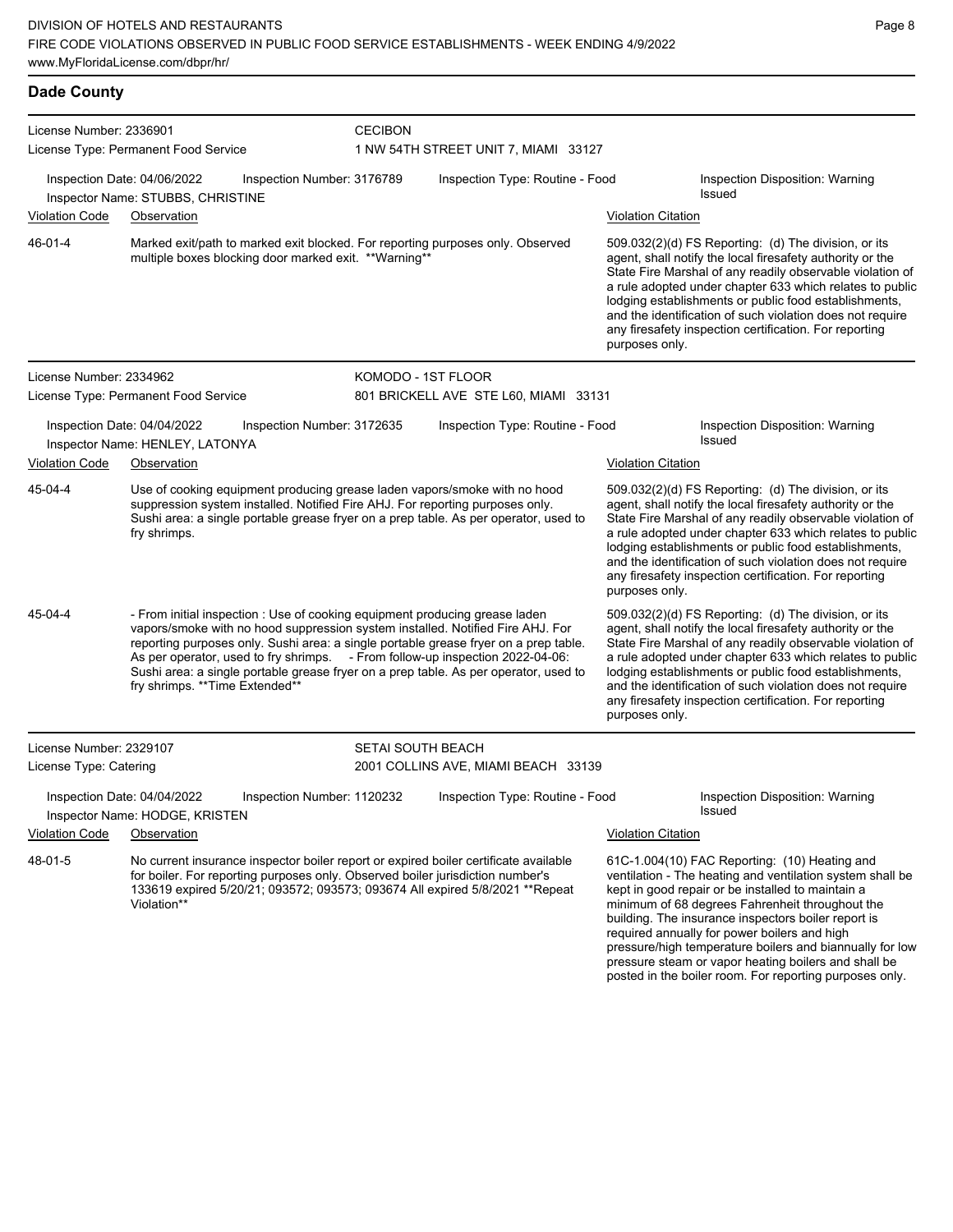| <b>Dade County</b>      |                                                                                                                                                                                                                                                                                                                                                                                                                          |                        |                                                           |                           |                                                                                                                                                                                                                                                                                                                                                                                                                                                                                                          |
|-------------------------|--------------------------------------------------------------------------------------------------------------------------------------------------------------------------------------------------------------------------------------------------------------------------------------------------------------------------------------------------------------------------------------------------------------------------|------------------------|-----------------------------------------------------------|---------------------------|----------------------------------------------------------------------------------------------------------------------------------------------------------------------------------------------------------------------------------------------------------------------------------------------------------------------------------------------------------------------------------------------------------------------------------------------------------------------------------------------------------|
| License Number: 2331051 | License Type: Permanent Food Service                                                                                                                                                                                                                                                                                                                                                                                     | THE GRILL              | 2001 COLLINS AVE, MIAMI BEACH 33139                       |                           |                                                                                                                                                                                                                                                                                                                                                                                                                                                                                                          |
|                         | Inspection Date: 04/04/2022<br>Inspection Number: 3160363<br>Inspector Name: HODGE, KRISTEN                                                                                                                                                                                                                                                                                                                              |                        | Inspection Type: Routine - Food                           |                           | Inspection Disposition: Inspection<br>Completed - No Further Action                                                                                                                                                                                                                                                                                                                                                                                                                                      |
| <b>Violation Code</b>   | Observation                                                                                                                                                                                                                                                                                                                                                                                                              |                        |                                                           | <b>Violation Citation</b> |                                                                                                                                                                                                                                                                                                                                                                                                                                                                                                          |
| 48-01-5                 | No current insurance inspector boiler report or expired boiler certificate available<br>for boiler. Observed boiler jurisdiction number's 133619 expired 5/20/21; 093572;<br>093573; 093674 All expired 5/8/2021. For reporting purposes only. ** Repeat<br>Violation**                                                                                                                                                  |                        |                                                           |                           | 61C-1.004(10) FAC Reporting: (10) Heating and<br>ventilation - The heating and ventilation system shall be<br>kept in good repair or be installed to maintain a<br>minimum of 68 degrees Fahrenheit throughout the<br>building. The insurance inspectors boiler report is<br>required annually for power boilers and high<br>pressure/high temperature boilers and biannually for low<br>pressure steam or vapor heating boilers and shall be<br>posted in the boiler room. For reporting purposes only. |
| License Number: 2320339 | License Type: Permanent Food Service                                                                                                                                                                                                                                                                                                                                                                                     |                        | RESTAURANT EL HONDURENO<br>2395 NW 36 ST, MIAMI 331425384 |                           |                                                                                                                                                                                                                                                                                                                                                                                                                                                                                                          |
|                         | Inspection Date: 04/07/2022<br>Inspection Number: 3166758<br>Inspector Name: BROWN, JARON                                                                                                                                                                                                                                                                                                                                |                        | Inspection Type: Routine - Food                           |                           | Inspection Disposition: Inspection<br>Completed - No Further Action                                                                                                                                                                                                                                                                                                                                                                                                                                      |
| <b>Violation Code</b>   | Observation                                                                                                                                                                                                                                                                                                                                                                                                              |                        |                                                           | <b>Violation Citation</b> |                                                                                                                                                                                                                                                                                                                                                                                                                                                                                                          |
| 45-02-4                 | Portable fire extinguisher gauge in red zone. For reporting purposes only.<br>Observed next to hand sink in kitchen area                                                                                                                                                                                                                                                                                                 |                        |                                                           | purposes only.            | 509.032(2)(d) FS Reporting: (d) The division, or its<br>agent, shall notify the local firesafety authority or the<br>State Fire Marshal of any readily observable violation of<br>a rule adopted under chapter 633 which relates to public<br>lodging establishments or public food establishments,<br>and the identification of such violation does not require<br>any firesafety inspection certification. For reporting                                                                               |
| License Number: 2330206 |                                                                                                                                                                                                                                                                                                                                                                                                                          | <b>MICHY'S KITCHEN</b> |                                                           |                           |                                                                                                                                                                                                                                                                                                                                                                                                                                                                                                          |
|                         | License Type: Permanent Food Service                                                                                                                                                                                                                                                                                                                                                                                     |                        | 4635 SW 75 AVE, MIAMI 33155                               |                           |                                                                                                                                                                                                                                                                                                                                                                                                                                                                                                          |
| Violation Code          | Inspection Date: 04/04/2022<br>Inspection Number: 3093340<br>Inspector Name: ELDER, AUDREY<br>Observation                                                                                                                                                                                                                                                                                                                |                        | Inspection Type: Routine - Food                           | Violation Citation        | Inspection Disposition: Call Back -<br>Admin. complaint recommended                                                                                                                                                                                                                                                                                                                                                                                                                                      |
| 45-02-4                 | - From initial inspection : Portable fire extinguisher gauge in red zone. For<br>reporting purposes only.<br>Located near reach in cooler at preparation area. - From follow-up inspection<br>2022-03-14: Portable fire extinguisher gauge in red zone. For reporting purposes<br>only.<br>Located near reach in cooler at preparation area. ** Time Extended**<br>follow-up inspection 2022-04-04:<br>**Time Extended** |                        | - From                                                    | purposes only.            | 509.032(2)(d) FS Reporting: (d) The division, or its<br>agent, shall notify the local firesafety authority or the<br>State Fire Marshal of any readily observable violation of<br>a rule adopted under chapter 633 which relates to public<br>lodging establishments or public food establishments,<br>and the identification of such violation does not require<br>any firesafety inspection certification. For reporting                                                                               |
| License Number: 2331583 |                                                                                                                                                                                                                                                                                                                                                                                                                          |                        | PEI WEI FRESH KITCHEN #0150                               |                           |                                                                                                                                                                                                                                                                                                                                                                                                                                                                                                          |
|                         | License Type: Permanent Food Service                                                                                                                                                                                                                                                                                                                                                                                     |                        | 13616 N KENDALL DR, MIAMI 33186                           |                           |                                                                                                                                                                                                                                                                                                                                                                                                                                                                                                          |
|                         | Inspection Date: 04/07/2022<br>Inspection Number: 3185552<br>Inspector Name: MASKASEM, SUPPACHAI                                                                                                                                                                                                                                                                                                                         |                        | Inspection Type: Complaint Full                           |                           | Inspection Disposition: Inspection<br>Completed - No Further Action                                                                                                                                                                                                                                                                                                                                                                                                                                      |
| <b>Violation Code</b>   | Observation                                                                                                                                                                                                                                                                                                                                                                                                              |                        |                                                           | <b>Violation Citation</b> |                                                                                                                                                                                                                                                                                                                                                                                                                                                                                                          |
| 46-01-4                 | Marked exit/path to marked exit blocked. For reporting purposes only. Boxes<br>blocking the exit door. The operator removed the boxes. ** Corrected On-Site**                                                                                                                                                                                                                                                            |                        |                                                           | purposes only.            | 509.032(2)(d) FS Reporting: (d) The division, or its<br>agent, shall notify the local firesafety authority or the<br>State Fire Marshal of any readily observable violation of<br>a rule adopted under chapter 633 which relates to public<br>lodging establishments or public food establishments,<br>and the identification of such violation does not require<br>any firesafety inspection certification. For reporting                                                                               |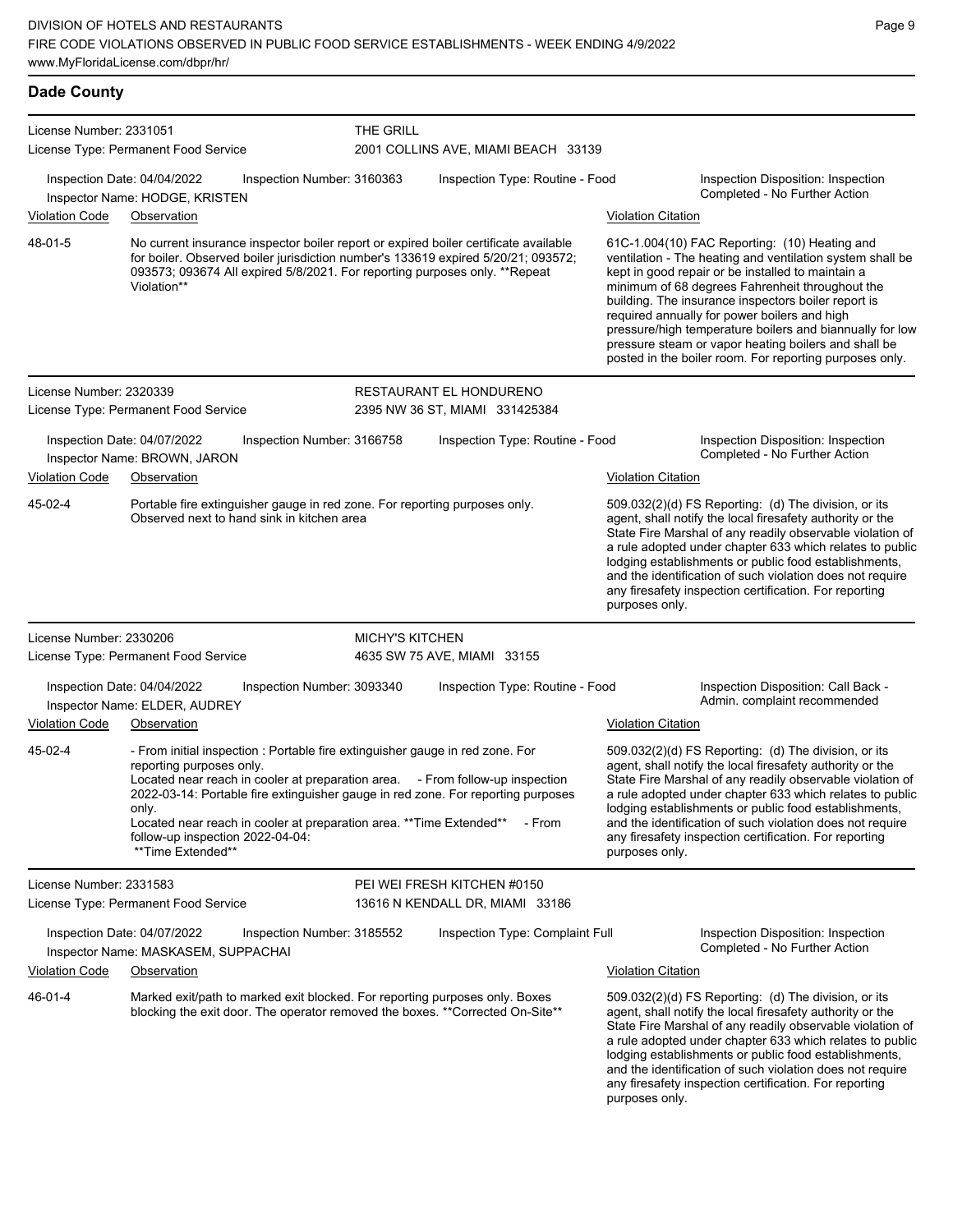# **DeSoto County**

| License Number: 2400303<br>License Type: Permanent Food Service |                                                                                                                                      | EL DORADO MAYA RESTAURANTE MEXICANO TIENDA Y TAQUERIA<br>2233 SE HWY 70, ARCADIA 34266 |                                 |                           |                                                                                                                                                                                                                                                                                                                                                                                                                            |
|-----------------------------------------------------------------|--------------------------------------------------------------------------------------------------------------------------------------|----------------------------------------------------------------------------------------|---------------------------------|---------------------------|----------------------------------------------------------------------------------------------------------------------------------------------------------------------------------------------------------------------------------------------------------------------------------------------------------------------------------------------------------------------------------------------------------------------------|
| <b>Violation Code</b>                                           | Inspection Date: 04/04/2022<br>Inspection Number: 3171016<br>Inspector Name: SCHNELL, PAMELA<br>Observation                          |                                                                                        | Inspection Type: Routine - Food | <b>Violation Citation</b> | Inspection Disposition: Inspection<br>Completed - No Further Action                                                                                                                                                                                                                                                                                                                                                        |
| 48-04-4                                                         | Propane tank (larger than 2.7 lb. water capacity/1 lb. gas capacity) located inside<br>of the building. For reporting purposes only. |                                                                                        |                                 | purposes only.            | 509.032(2)(d) FS Reporting: (d) The division, or its<br>agent, shall notify the local firesafety authority or the<br>State Fire Marshal of any readily observable violation of<br>a rule adopted under chapter 633 which relates to public<br>lodging establishments or public food establishments,<br>and the identification of such violation does not require<br>any firesafety inspection certification. For reporting |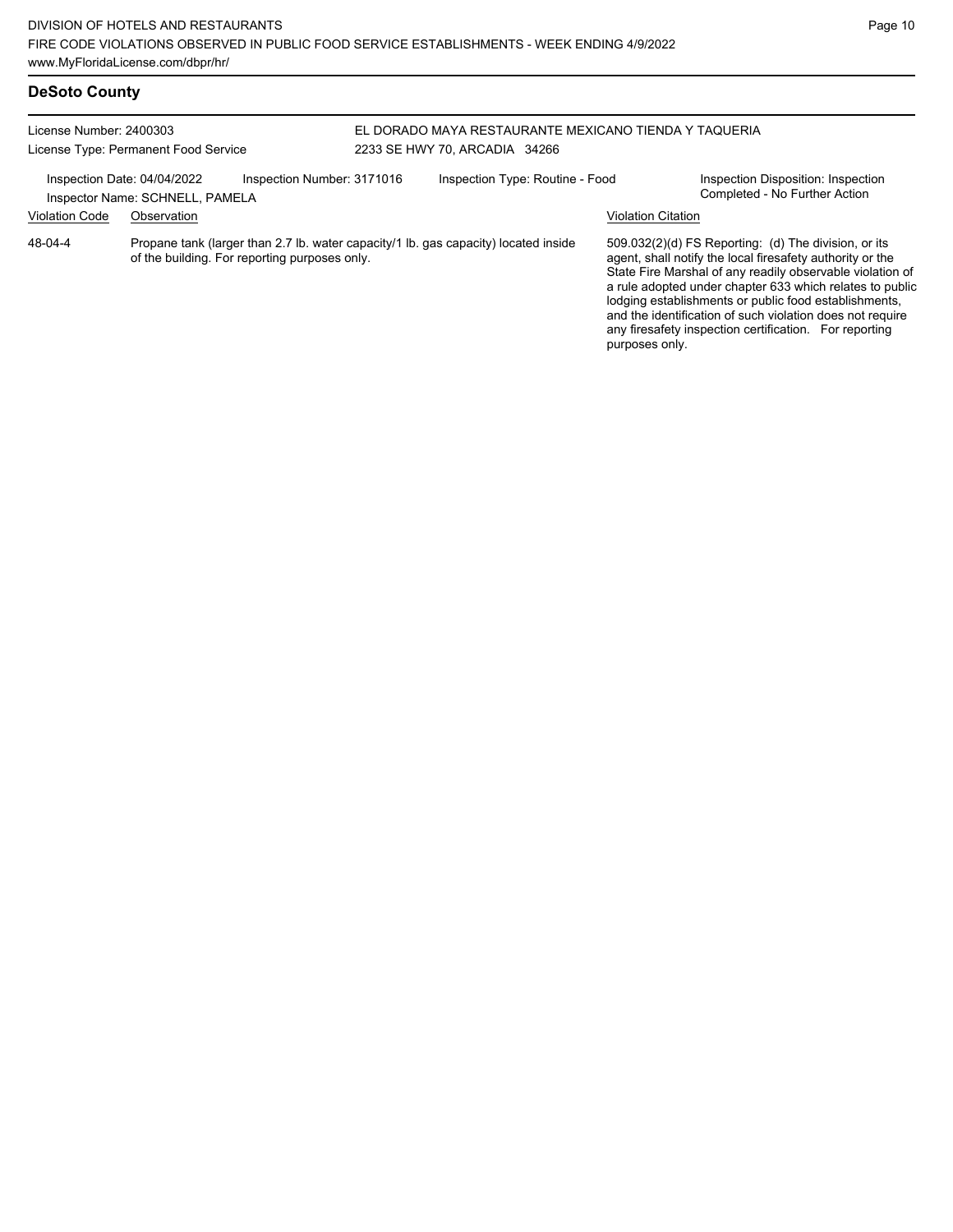| <b>Duval County</b>                                                                                                                  |                                                                                                                                                   |                       |                                                  |                                                                                                                                                                                                                                                                                                                                                                                                                                              |                                                                                                                                                                                                                                                                                                                                                                                                                            |  |  |  |
|--------------------------------------------------------------------------------------------------------------------------------------|---------------------------------------------------------------------------------------------------------------------------------------------------|-----------------------|--------------------------------------------------|----------------------------------------------------------------------------------------------------------------------------------------------------------------------------------------------------------------------------------------------------------------------------------------------------------------------------------------------------------------------------------------------------------------------------------------------|----------------------------------------------------------------------------------------------------------------------------------------------------------------------------------------------------------------------------------------------------------------------------------------------------------------------------------------------------------------------------------------------------------------------------|--|--|--|
| License Number: 2608044                                                                                                              | License Type: Permanent Food Service                                                                                                              | <b>KRYSTAL</b>        | 5814 NORMANDY BLVD, JACKSONVILLE 32205           |                                                                                                                                                                                                                                                                                                                                                                                                                                              |                                                                                                                                                                                                                                                                                                                                                                                                                            |  |  |  |
|                                                                                                                                      | Inspection Date: 04/08/2022<br>Inspection Number: 3169757<br>Inspector Name: ESPINOSA-BECKERT, ILIANA                                             |                       | Inspection Type: Routine - Food                  | <b>Violation Citation</b>                                                                                                                                                                                                                                                                                                                                                                                                                    | Inspection Disposition: Administrative<br>complaint recommended                                                                                                                                                                                                                                                                                                                                                            |  |  |  |
| <b>Violation Code</b><br>45-02-4                                                                                                     | Observation<br>Portable fire extinguisher gauge in red zone. For reporting purposes only. By office                                               |                       |                                                  | 509.032(2)(d) FS Reporting: (d) The division, or its<br>agent, shall notify the local firesafety authority or the<br>State Fire Marshal of any readily observable violation of<br>a rule adopted under chapter 633 which relates to public<br>lodging establishments or public food establishments,<br>and the identification of such violation does not require<br>any firesafety inspection certification. For reporting<br>purposes only. |                                                                                                                                                                                                                                                                                                                                                                                                                            |  |  |  |
| License Number: 2611275                                                                                                              |                                                                                                                                                   |                       | CHECKERS #3267                                   |                                                                                                                                                                                                                                                                                                                                                                                                                                              |                                                                                                                                                                                                                                                                                                                                                                                                                            |  |  |  |
|                                                                                                                                      | License Type: Permanent Food Service                                                                                                              |                       | 7809 LEM TURNER ROAD, JACKSONVILLE 32208         |                                                                                                                                                                                                                                                                                                                                                                                                                                              |                                                                                                                                                                                                                                                                                                                                                                                                                            |  |  |  |
|                                                                                                                                      | Inspection Date: 04/07/2022<br>Inspection Number: 3156785<br>Inspector Name: PERRY, DENNIS                                                        |                       | Inspection Type: Routine - Food                  |                                                                                                                                                                                                                                                                                                                                                                                                                                              | Inspection Disposition: Administrative<br>complaint recommended                                                                                                                                                                                                                                                                                                                                                            |  |  |  |
| <b>Violation Code</b>                                                                                                                | Observation                                                                                                                                       |                       |                                                  | <b>Violation Citation</b>                                                                                                                                                                                                                                                                                                                                                                                                                    |                                                                                                                                                                                                                                                                                                                                                                                                                            |  |  |  |
| Portable fire extinguisher gauge in red zone. For reporting purposes only.<br>45-02-4<br>Fire extinguisher by kitchen entrance door. |                                                                                                                                                   |                       |                                                  | 509.032(2)(d) FS Reporting: (d) The division, or its<br>agent, shall notify the local firesafety authority or the<br>State Fire Marshal of any readily observable violation of<br>a rule adopted under chapter 633 which relates to public<br>lodging establishments or public food establishments,<br>and the identification of such violation does not require<br>any firesafety inspection certification. For reporting<br>purposes only. |                                                                                                                                                                                                                                                                                                                                                                                                                            |  |  |  |
| License Number: 2615559                                                                                                              |                                                                                                                                                   |                       | THE LOOP PIZZA GRILL                             |                                                                                                                                                                                                                                                                                                                                                                                                                                              |                                                                                                                                                                                                                                                                                                                                                                                                                            |  |  |  |
|                                                                                                                                      | License Type: Permanent Food Service                                                                                                              |                       | 4591 LAKESIDE DR STE 101, JACKSONVILLE 32210     |                                                                                                                                                                                                                                                                                                                                                                                                                                              |                                                                                                                                                                                                                                                                                                                                                                                                                            |  |  |  |
|                                                                                                                                      | Inspection Date: 04/07/2022<br>Inspection Number: 3150265<br>Inspector Name: ESPINOSA-BECKERT, ILIANA                                             |                       | Inspection Type: Routine - Food                  |                                                                                                                                                                                                                                                                                                                                                                                                                                              | Inspection Disposition: Inspection<br>Completed - No Further Action                                                                                                                                                                                                                                                                                                                                                        |  |  |  |
| Violation Code                                                                                                                       | Observation                                                                                                                                       |                       |                                                  | <b>Violation Citation</b>                                                                                                                                                                                                                                                                                                                                                                                                                    |                                                                                                                                                                                                                                                                                                                                                                                                                            |  |  |  |
| 48-04-4                                                                                                                              | Propane tank (larger than 2.7 lb. water capacity/1 lb. gas capacity) located inside<br>of the building. For reporting purposes only. By rear door |                       |                                                  | purposes only.                                                                                                                                                                                                                                                                                                                                                                                                                               | 509.032(2)(d) FS Reporting: (d) The division, or its<br>agent, shall notify the local firesafety authority or the<br>State Fire Marshal of any readily observable violation of<br>a rule adopted under chapter 633 which relates to public<br>lodging establishments or public food establishments,<br>and the identification of such violation does not require<br>any firesafety inspection certification. For reporting |  |  |  |
| License Number: 2615847                                                                                                              |                                                                                                                                                   | <b>CHELLO'S PIZZA</b> |                                                  |                                                                                                                                                                                                                                                                                                                                                                                                                                              |                                                                                                                                                                                                                                                                                                                                                                                                                            |  |  |  |
|                                                                                                                                      | License Type: Permanent Food Service                                                                                                              |                       | 6271 ST AUGUSTINE RD UNIT 29, JACKSONVILLE 32217 |                                                                                                                                                                                                                                                                                                                                                                                                                                              |                                                                                                                                                                                                                                                                                                                                                                                                                            |  |  |  |
|                                                                                                                                      | Inspection Date: 03/16/2022<br>Inspection Number: 3141259<br>Inspector Name: GOSAI, MATT                                                          |                       | Inspection Type: Routine - Food                  |                                                                                                                                                                                                                                                                                                                                                                                                                                              | Inspection Disposition: Administrative<br>complaint recommended                                                                                                                                                                                                                                                                                                                                                            |  |  |  |
| <b>Violation Code</b>                                                                                                                | Observation                                                                                                                                       |                       |                                                  | <b>Violation Citation</b>                                                                                                                                                                                                                                                                                                                                                                                                                    |                                                                                                                                                                                                                                                                                                                                                                                                                            |  |  |  |
| 46-04-4<br>Exit door locked. For reporting purposes only.<br>Rear exit door blocked by chairs.                                       |                                                                                                                                                   |                       |                                                  | purposes only.                                                                                                                                                                                                                                                                                                                                                                                                                               | 509.032(2)(d) FS Reporting: (d) The division, or its<br>agent, shall notify the local firesafety authority or the<br>State Fire Marshal of any readily observable violation of<br>a rule adopted under chapter 633 which relates to public<br>lodging establishments or public food establishments,<br>and the identification of such violation does not require<br>any firesafety inspection certification. For reporting |  |  |  |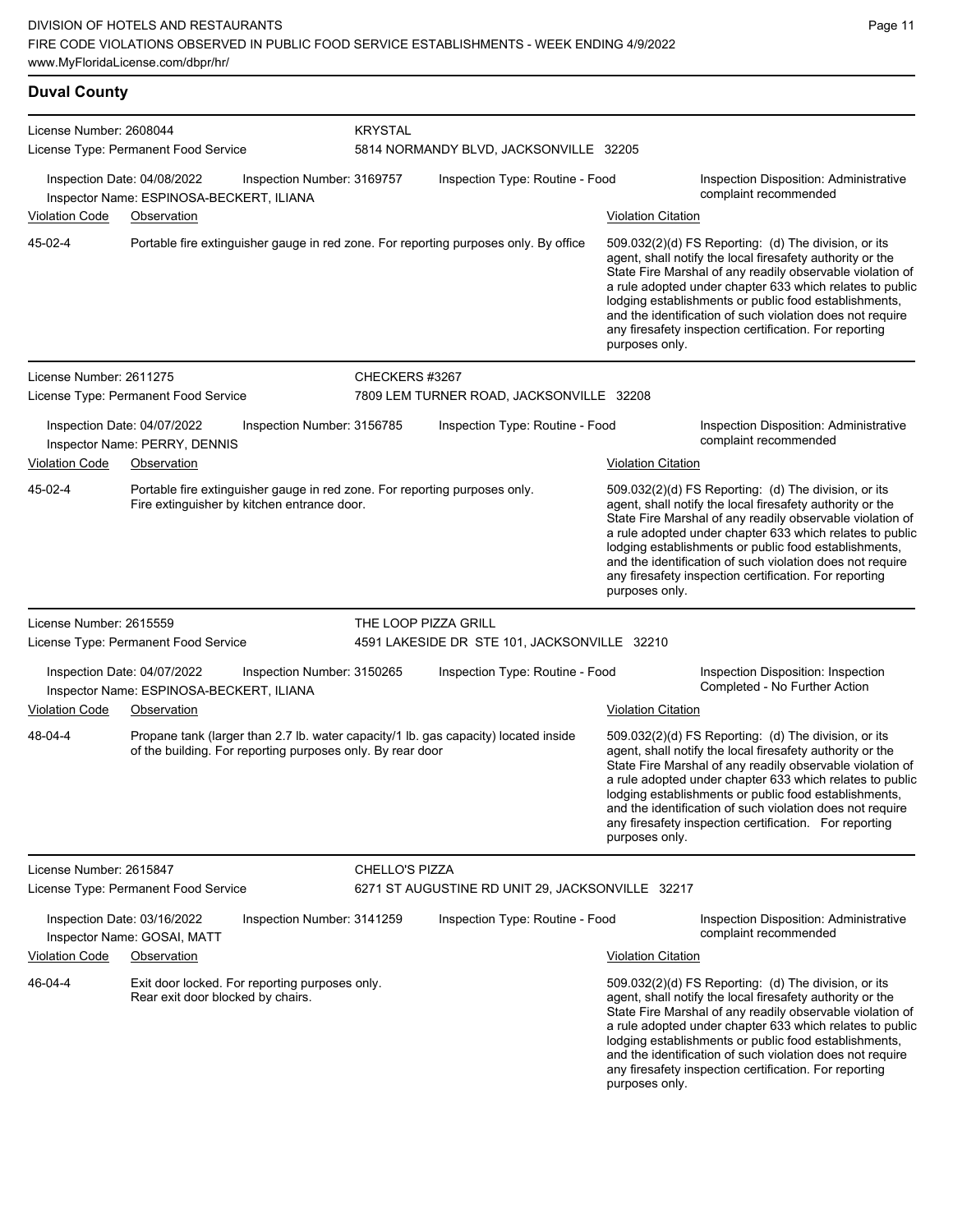any firesafety inspection certification. For reporting

purposes only.

# **Duval County**

| License Number: 2613362<br>License Type: Permanent Food Service<br>Inspection Number: 3125087<br>Inspection Date: 04/05/2022<br>Inspector Name: THOMAS, PHILIP |             |                                                                                                                                       | YOUR PLACE BAR N GRILL<br>13245 ATLANTIC BLVD. # 2, JACKSONVILLE 32225 |  |                                                                     |                                                                                                                                                                                                                                                                                                                                                                  |  |
|----------------------------------------------------------------------------------------------------------------------------------------------------------------|-------------|---------------------------------------------------------------------------------------------------------------------------------------|------------------------------------------------------------------------|--|---------------------------------------------------------------------|------------------------------------------------------------------------------------------------------------------------------------------------------------------------------------------------------------------------------------------------------------------------------------------------------------------------------------------------------------------|--|
|                                                                                                                                                                |             |                                                                                                                                       | Inspection Type: Routine - Food                                        |  | Inspection Disposition: Inspection<br>Completed - No Further Action |                                                                                                                                                                                                                                                                                                                                                                  |  |
| <b>Violation Code</b>                                                                                                                                          | Observation |                                                                                                                                       |                                                                        |  | <b>Violation Citation</b>                                           |                                                                                                                                                                                                                                                                                                                                                                  |  |
| $46 - 01 - 4$                                                                                                                                                  |             | Marked exit/path to marked exit blocked. For reporting purposes only.<br>Marked Exit door blocked with large empty wooden shelf unit. |                                                                        |  |                                                                     | 509.032(2)(d) FS Reporting: (d) The division, or its<br>agent, shall notify the local firesafety authority or the<br>State Fire Marshal of any readily observable violation of<br>a rule adopted under chapter 633 which relates to public<br>lodging establishments or public food establishments,<br>and the identification of such violation does not require |  |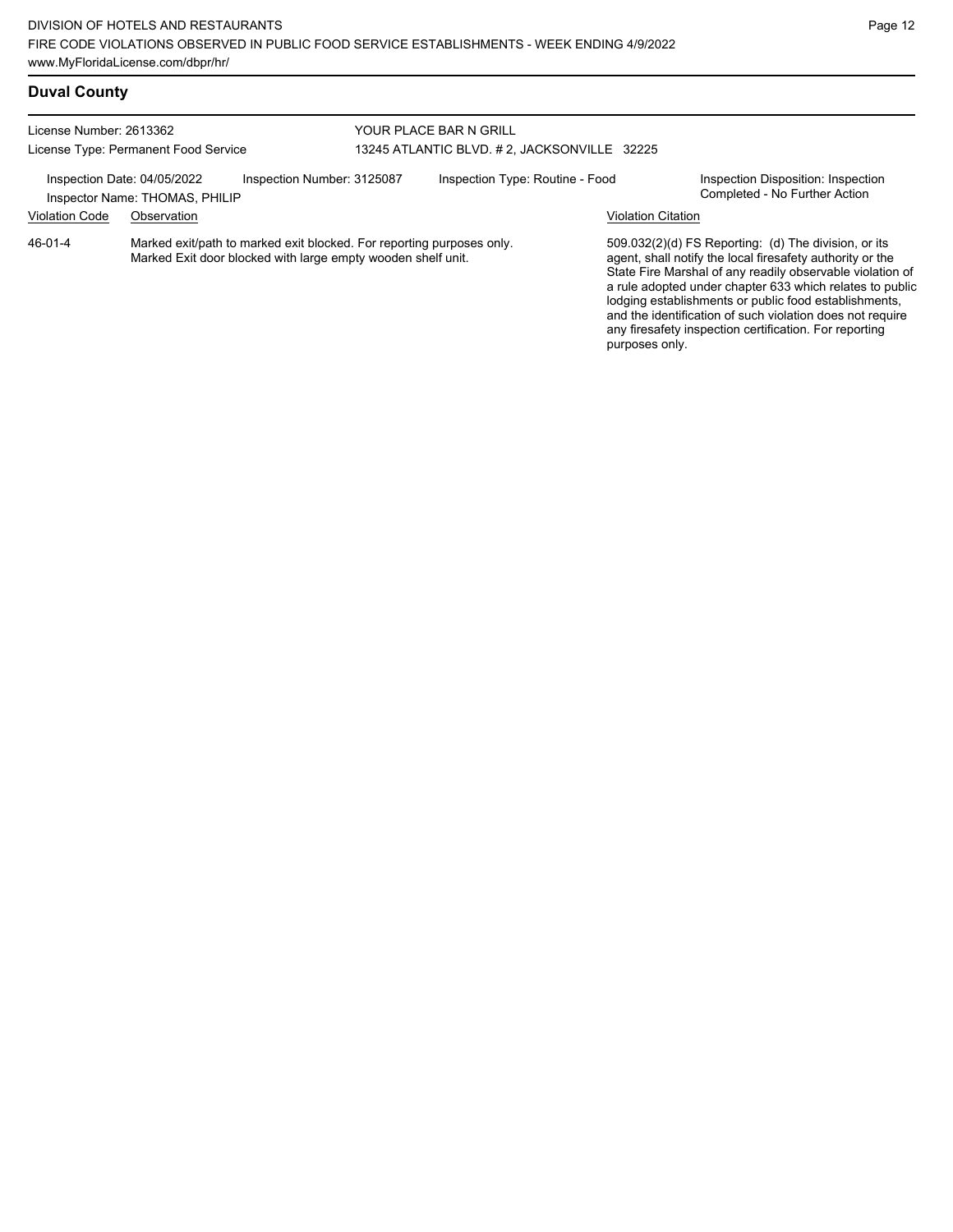License Number: 2800879 License Type: Permanent Food Service RED KOI 101 PALM HARBOR PKWY, UNIT B-118, PALM COAST 32137 Inspection Date: 04/08/2022 Inspection Number: 3169696 Inspection Type: Routine - Food Inspection Disposition: Inspection<br>Inspector Name: HARTMANN\_MICHELLE Inspector Name: HARTMANN, MICHELLE Violation Code Observation Violation Citation Propane tank (larger than 2.7 lb. water capacity/1 lb. gas capacity) located inside of the building. For reporting purposes only. Several propane gas tanks located inside back door. \*\*Repeat Violation\*\* 509.032(2)(d) FS Reporting: (d) The division, or its agent, shall notify the local firesafety authority or the State Fire Marshal of any readily observable violation of a rule adopted under chapter 633 which relates to public lodging establishments or public food establishments, and the identification of such violation does not require any firesafety inspection certification. For reporting purposes only. 48-04-4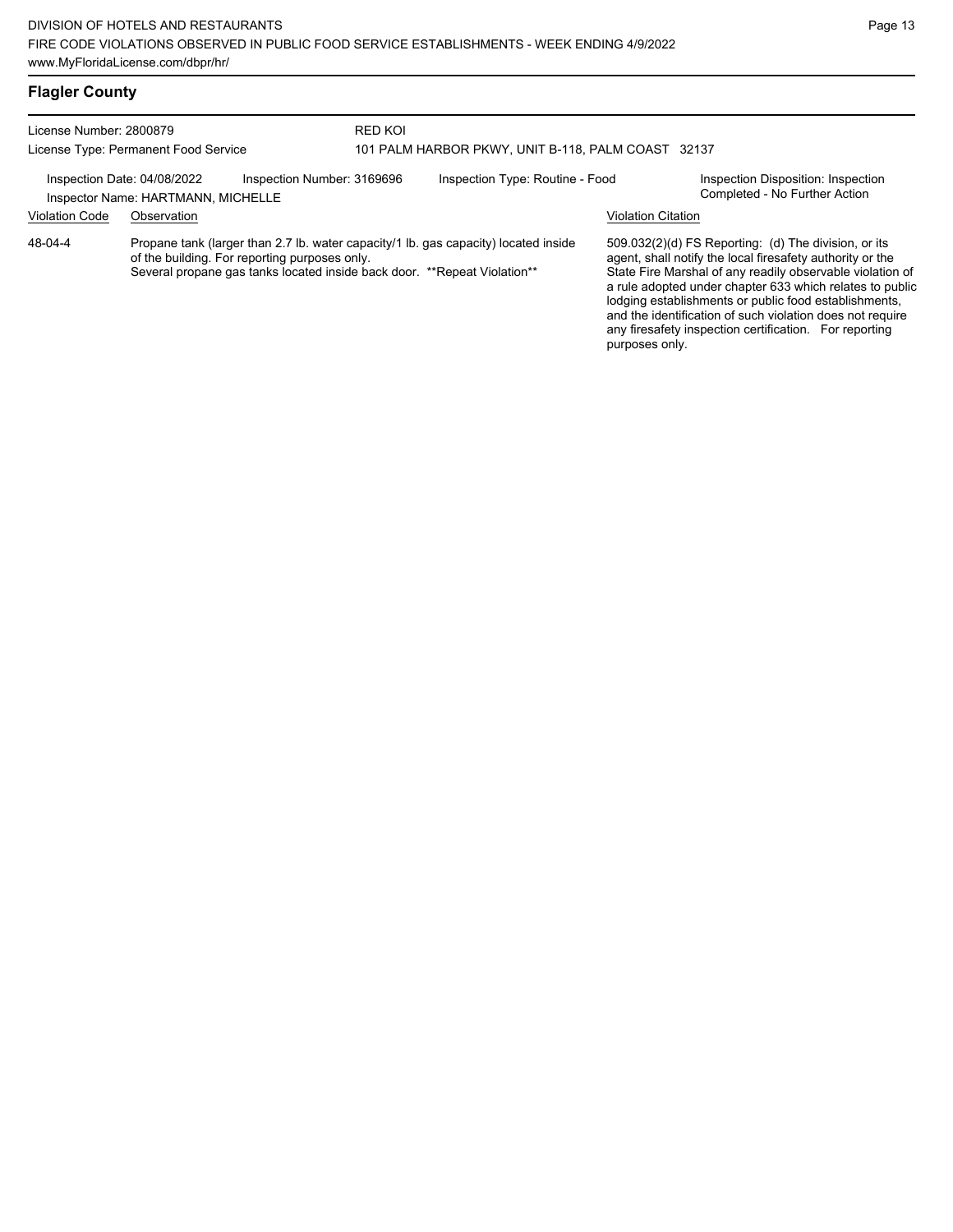| <b>Hillsborough County</b> |
|----------------------------|
|----------------------------|

| License Number: 3905611                                                                                                                                                                                                                 |                                                                                                                                     |                 | APOLLO BEACH DINER<br>6048 N US HWY 41, APOLLO BEACH 33572                                                                                                                                                                                                                                          |                                                                                                                                                                                                                                                                                                                                                                                                                                              |                                                                                                                                                                                                                                                                                                                                                                                                                            |  |  |  |
|-----------------------------------------------------------------------------------------------------------------------------------------------------------------------------------------------------------------------------------------|-------------------------------------------------------------------------------------------------------------------------------------|-----------------|-----------------------------------------------------------------------------------------------------------------------------------------------------------------------------------------------------------------------------------------------------------------------------------------------------|----------------------------------------------------------------------------------------------------------------------------------------------------------------------------------------------------------------------------------------------------------------------------------------------------------------------------------------------------------------------------------------------------------------------------------------------|----------------------------------------------------------------------------------------------------------------------------------------------------------------------------------------------------------------------------------------------------------------------------------------------------------------------------------------------------------------------------------------------------------------------------|--|--|--|
|                                                                                                                                                                                                                                         | License Type: Permanent Food Service                                                                                                |                 |                                                                                                                                                                                                                                                                                                     |                                                                                                                                                                                                                                                                                                                                                                                                                                              |                                                                                                                                                                                                                                                                                                                                                                                                                            |  |  |  |
|                                                                                                                                                                                                                                         | Inspection Date: 04/07/2022<br>Inspection Number: 3146912<br>Inspector Name: VALENCIA, ASHLEY                                       |                 | Inspection Type: Routine - Food                                                                                                                                                                                                                                                                     |                                                                                                                                                                                                                                                                                                                                                                                                                                              | Inspection Disposition: Inspection<br>Completed - No Further Action                                                                                                                                                                                                                                                                                                                                                        |  |  |  |
| <b>Violation Code</b>                                                                                                                                                                                                                   | Observation                                                                                                                         |                 |                                                                                                                                                                                                                                                                                                     | <b>Violation Citation</b>                                                                                                                                                                                                                                                                                                                                                                                                                    |                                                                                                                                                                                                                                                                                                                                                                                                                            |  |  |  |
| 46-01-4                                                                                                                                                                                                                                 | Marked exit/path to marked exit blocked. For reporting purposes only. Bread rack<br>blocking back door off storage room             |                 |                                                                                                                                                                                                                                                                                                     | 509.032(2)(d) FS Reporting: (d) The division, or its<br>agent, shall notify the local firesafety authority or the<br>State Fire Marshal of any readily observable violation of<br>a rule adopted under chapter 633 which relates to public<br>lodging establishments or public food establishments,<br>and the identification of such violation does not require<br>any firesafety inspection certification. For reporting<br>purposes only. |                                                                                                                                                                                                                                                                                                                                                                                                                            |  |  |  |
| License Number: 3916535                                                                                                                                                                                                                 |                                                                                                                                     |                 | CHIPOTLE MEXICAN GRILL COLORADO LLC                                                                                                                                                                                                                                                                 |                                                                                                                                                                                                                                                                                                                                                                                                                                              |                                                                                                                                                                                                                                                                                                                                                                                                                            |  |  |  |
|                                                                                                                                                                                                                                         | License Type: Permanent Food Service                                                                                                |                 | 2223 N WESTSHORE BLVD, TAMPA 33607                                                                                                                                                                                                                                                                  |                                                                                                                                                                                                                                                                                                                                                                                                                                              |                                                                                                                                                                                                                                                                                                                                                                                                                            |  |  |  |
|                                                                                                                                                                                                                                         | Inspection Date: 04/06/2022<br>Inspection Number: 3160624<br>Inspector Name: CANNELLA, MARK                                         |                 | Inspection Type: Routine - Food                                                                                                                                                                                                                                                                     |                                                                                                                                                                                                                                                                                                                                                                                                                                              | Inspection Disposition: Inspection<br>Completed - No Further Action                                                                                                                                                                                                                                                                                                                                                        |  |  |  |
| <b>Violation Code</b>                                                                                                                                                                                                                   | Observation                                                                                                                         |                 |                                                                                                                                                                                                                                                                                                     | <b>Violation Citation</b>                                                                                                                                                                                                                                                                                                                                                                                                                    |                                                                                                                                                                                                                                                                                                                                                                                                                            |  |  |  |
| 45-05-4                                                                                                                                                                                                                                 | Portable fire extinguisher missing from its designated location. For reporting<br>purposes only. Fire extinguisher stored on shelf. |                 |                                                                                                                                                                                                                                                                                                     | purposes only.                                                                                                                                                                                                                                                                                                                                                                                                                               | 509.032(2)(d) FS Reporting: (d) The division, or its<br>agent, shall notify the local firesafety authority or the<br>State Fire Marshal of any readily observable violation of<br>a rule adopted under chapter 633 which relates to public<br>lodging establishments or public food establishments,<br>and the identification of such violation does not require<br>any firesafety inspection certification. For reporting |  |  |  |
| License Number: 3952948                                                                                                                                                                                                                 |                                                                                                                                     | <b>JERK HUT</b> |                                                                                                                                                                                                                                                                                                     |                                                                                                                                                                                                                                                                                                                                                                                                                                              |                                                                                                                                                                                                                                                                                                                                                                                                                            |  |  |  |
|                                                                                                                                                                                                                                         | License Type: Mobile Food Dispensing Vehicle                                                                                        |                 | 1241 E FOWLER AVENUE, TAMPA 33612                                                                                                                                                                                                                                                                   |                                                                                                                                                                                                                                                                                                                                                                                                                                              |                                                                                                                                                                                                                                                                                                                                                                                                                            |  |  |  |
|                                                                                                                                                                                                                                         | Inspection Date: 04/05/2022<br>Inspection Number: 1241125<br>Inspector Name: CESAR, RACHEL                                          |                 | Inspection Type: Routine - Food                                                                                                                                                                                                                                                                     |                                                                                                                                                                                                                                                                                                                                                                                                                                              | Inspection Disposition: Administrative<br>complaint recommended                                                                                                                                                                                                                                                                                                                                                            |  |  |  |
| <b>Violation Code</b>                                                                                                                                                                                                                   | Observation                                                                                                                         |                 |                                                                                                                                                                                                                                                                                                     | <b>Violation Citation</b>                                                                                                                                                                                                                                                                                                                                                                                                                    |                                                                                                                                                                                                                                                                                                                                                                                                                            |  |  |  |
| 48-04-4<br>Propane tank (larger than 2.7 lb. water capacity/1 lb. gas capacity) located inside<br>of the building. For reporting purposes only. Propane tank in food truck. Operator<br>removed tanks from truck. **Corrected On-Site** |                                                                                                                                     |                 | 509.032(2)(d) FS Reporting: (d) The division, or its<br>agent, shall notify the local firesafety authority or the<br>State Fire Marshal of any readily observable violation of<br>a rule adopted under chapter 633 which relates to public<br>lodging establishments or public food establishments, |                                                                                                                                                                                                                                                                                                                                                                                                                                              |                                                                                                                                                                                                                                                                                                                                                                                                                            |  |  |  |

Page 14

and the identification of such violation does not require any firesafety inspection certification. For reporting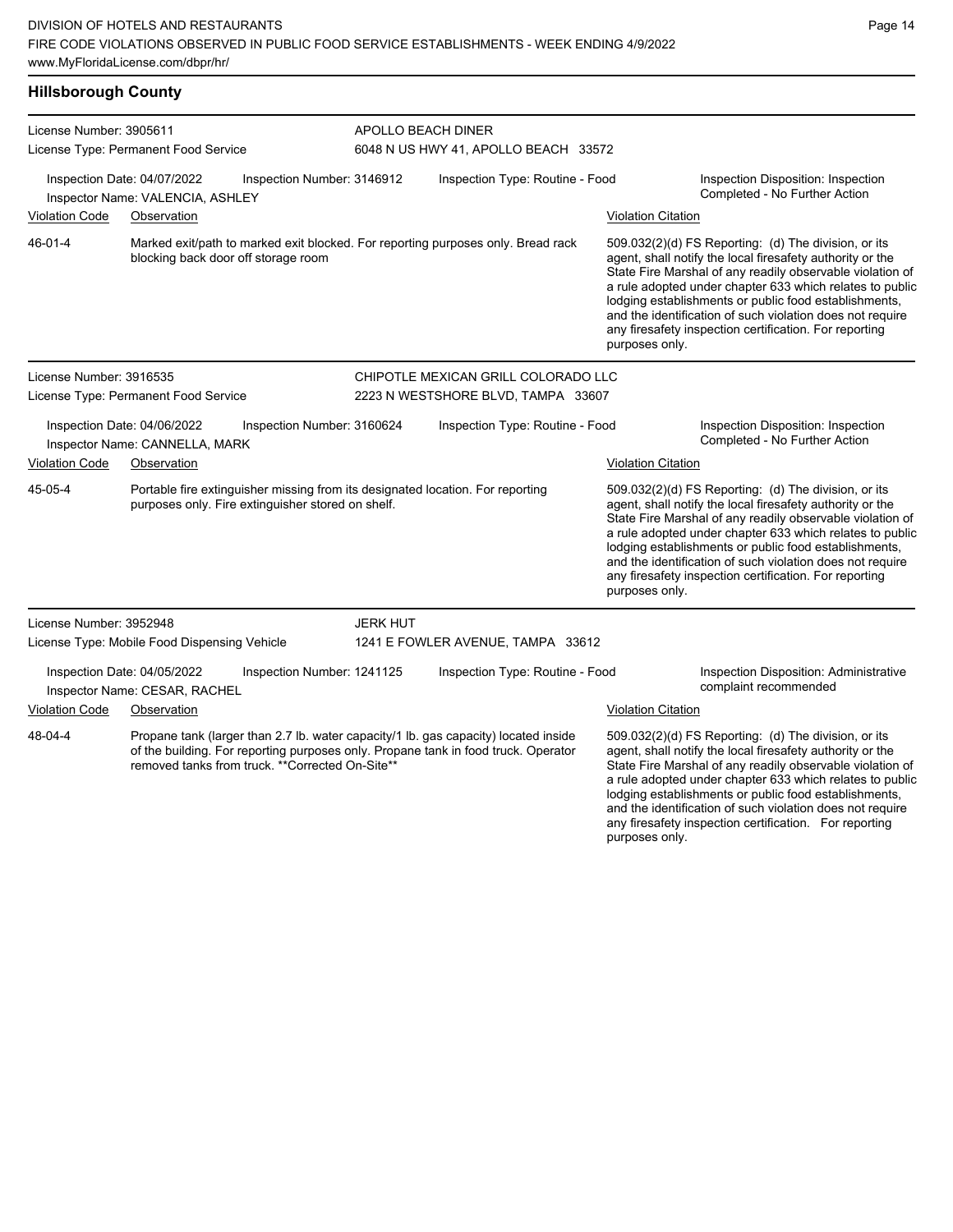| <b>Lake County</b>                                              |                                                                           |                                                                                                                      |                                                                        |                                 |  |                                                                                                                                                                                                                                                                                                                                                                                                                                              |  |
|-----------------------------------------------------------------|---------------------------------------------------------------------------|----------------------------------------------------------------------------------------------------------------------|------------------------------------------------------------------------|---------------------------------|--|----------------------------------------------------------------------------------------------------------------------------------------------------------------------------------------------------------------------------------------------------------------------------------------------------------------------------------------------------------------------------------------------------------------------------------------------|--|
| License Number: 4508956<br>License Type: Permanent Food Service |                                                                           |                                                                                                                      | <b>JUST LOVE COFFEE CLERMONT</b><br>1615 SR 50 STE 400, CLERMONT 34711 |                                 |  |                                                                                                                                                                                                                                                                                                                                                                                                                                              |  |
| <b>Violation Code</b>                                           | Inspection Date: 04/06/2022<br>Inspector Name: FREY, RANDY<br>Observation | Inspection Number: 3154570                                                                                           |                                                                        | Inspection Type: Routine - Food |  | Inspection Disposition: Inspection<br>Completed - No Further Action<br>Violation Citation                                                                                                                                                                                                                                                                                                                                                    |  |
| 45-02-4                                                         |                                                                           | Portable fire extinguisher gauge in red zone. For reporting purposes only.<br>Fire extinguisher by kitchen entrance. |                                                                        |                                 |  | 509.032(2)(d) FS Reporting: (d) The division, or its<br>agent, shall notify the local firesafety authority or the<br>State Fire Marshal of any readily observable violation of<br>a rule adopted under chapter 633 which relates to public<br>lodging establishments or public food establishments,<br>and the identification of such violation does not require<br>any firesafety inspection certification. For reporting<br>purposes only. |  |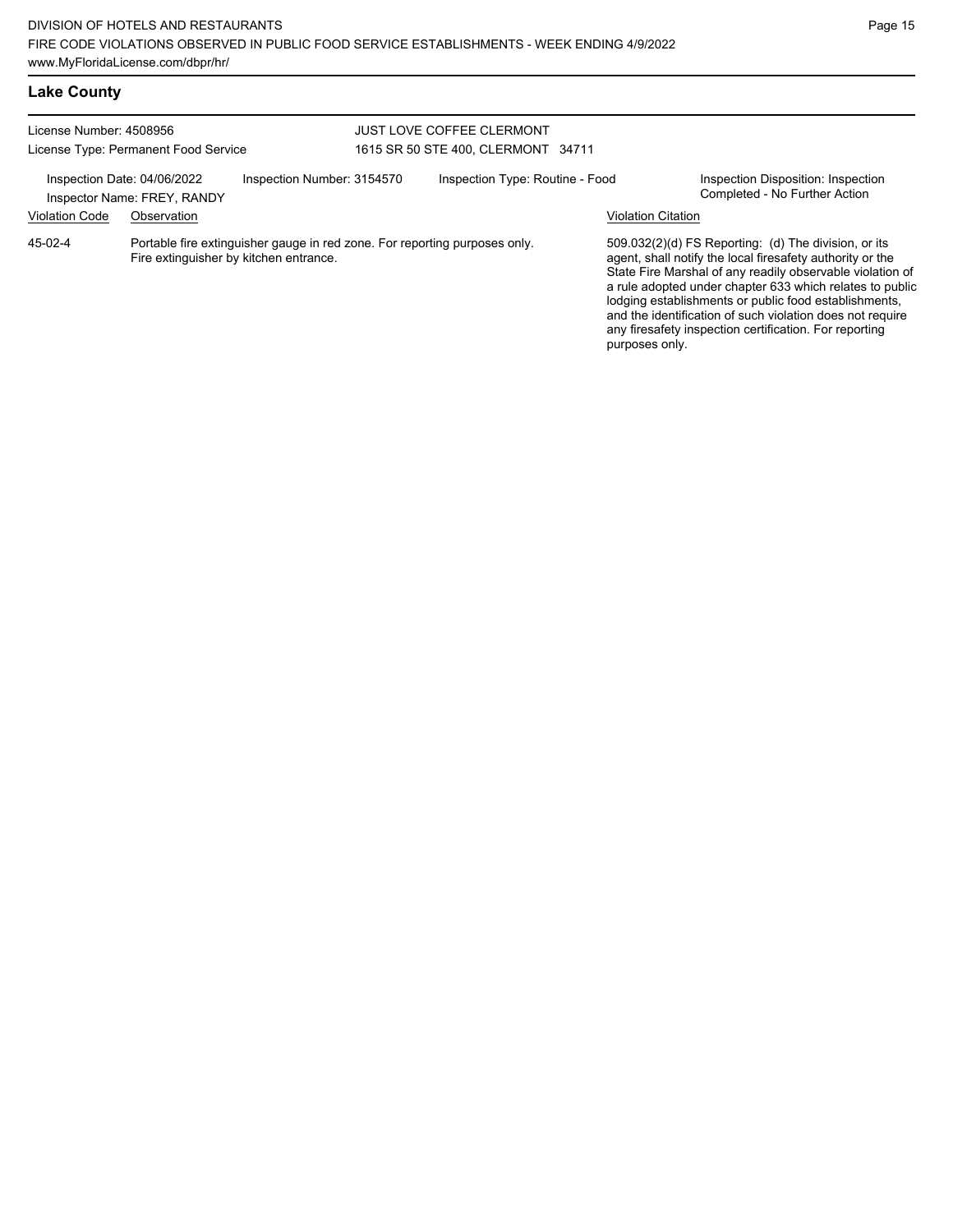For reporting purposes only.

| <b>Leon County</b>                   |                                                               |                            |                                    |                                                                                          |                           |                                                   |  |  |
|--------------------------------------|---------------------------------------------------------------|----------------------------|------------------------------------|------------------------------------------------------------------------------------------|---------------------------|---------------------------------------------------|--|--|
| License Number: 4703824              |                                                               |                            | R AND R EATERY                     |                                                                                          |                           |                                                   |  |  |
| License Type: Permanent Food Service |                                                               |                            | 826 W GAINES ST, TALLAHASSEE 32304 |                                                                                          |                           |                                                   |  |  |
|                                      | Inspection Date: 04/05/2022<br>Inspector Name: DAVILA, NELSON | Inspection Number: 3164866 |                                    | Inspection Type: Routine - Food                                                          |                           | Inspection Disposition: Warning<br>Issued         |  |  |
| <b>Violation Code</b>                | Observation                                                   |                            |                                    |                                                                                          | <b>Violation Citation</b> |                                                   |  |  |
| 48-01-5                              |                                                               |                            |                                    | No current insurance inspector boiler report or boiler certificate available for boiler. |                           | $61C-1.004(10)$ FAC Reporting: $(10)$ Heating and |  |  |

ventilation - The heating and ventilation system shall be kept in good repair or be installed to maintain a minimum of 68 degrees Fahrenheit throughout the building. The insurance inspectors boiler report is required annually for power boilers and high pressure/high temperature boilers and biannually for low pressure steam or vapor heating boilers and shall be posted in the boiler room. For reporting purposes only.

| License Number: 4703504<br>License Type: Permanent Food Service |                                                               |                                                                                | <b>TEXAS ROADHOUSE</b> | 3131 CAPITAL CIR NE, TALLAHASSEE 32308                                        |                           |                                                                                                                                                                                                                                                                                                                                                                                                                            |
|-----------------------------------------------------------------|---------------------------------------------------------------|--------------------------------------------------------------------------------|------------------------|-------------------------------------------------------------------------------|---------------------------|----------------------------------------------------------------------------------------------------------------------------------------------------------------------------------------------------------------------------------------------------------------------------------------------------------------------------------------------------------------------------------------------------------------------------|
|                                                                 | Inspection Date: 04/04/2022<br>Inspector Name: DAVILA, NELSON | Inspection Number: 3126236                                                     |                        | Inspection Type: Routine - Food                                               |                           | Inspection Disposition: Warning<br>Issued                                                                                                                                                                                                                                                                                                                                                                                  |
| <b>Violation Code</b>                                           | Observation                                                   |                                                                                |                        |                                                                               | <b>Violation Citation</b> |                                                                                                                                                                                                                                                                                                                                                                                                                            |
| 45-05-4                                                         | purposes only.<br>sink.                                       | Portable fire extinguisher missing from its designated location. For reporting |                        | Observed a fire extinguisher on the ground in the kitchen by the hand washing |                           | 509.032(2)(d) FS Reporting: (d) The division, or its<br>agent, shall notify the local firesafety authority or the<br>State Fire Marshal of any readily observable violation of<br>a rule adopted under chapter 633 which relates to public<br>lodging establishments or public food establishments,<br>and the identification of such violation does not require<br>any firesafety inspection certification. For reporting |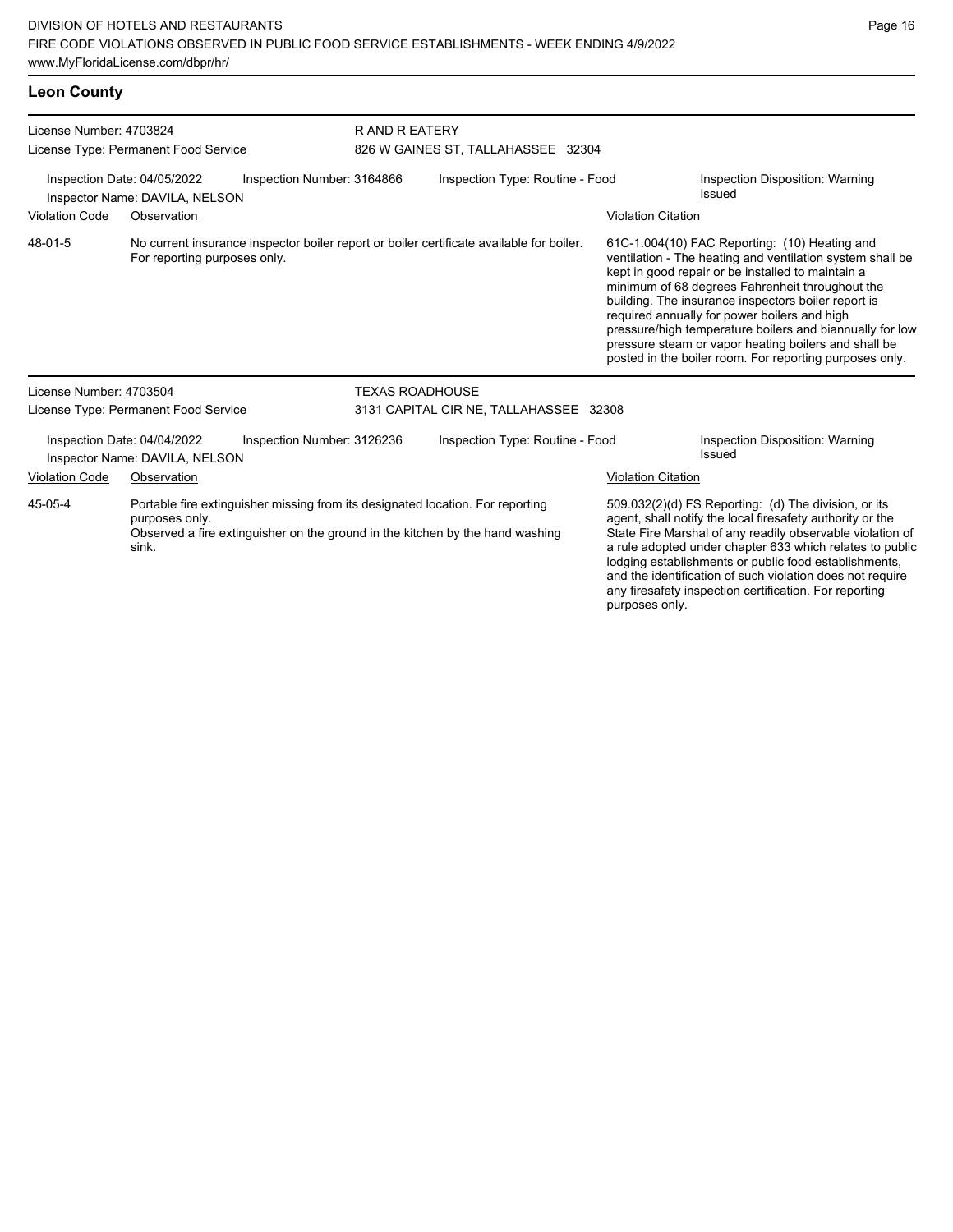| License Number: 5105892                              | License Type: Permanent Food Service                                                                                        |                            | <b>PAPA JOES SPORTS BAR</b><br>1242 WHITFIELD AVE, SARASOTA 34243 |                                                                                                                                                                                                                                                                                                                                                                                                                                              |                                                                     |  |  |
|------------------------------------------------------|-----------------------------------------------------------------------------------------------------------------------------|----------------------------|-------------------------------------------------------------------|----------------------------------------------------------------------------------------------------------------------------------------------------------------------------------------------------------------------------------------------------------------------------------------------------------------------------------------------------------------------------------------------------------------------------------------------|---------------------------------------------------------------------|--|--|
| Inspection Date: 04/05/2022<br><b>Violation Code</b> | Inspector Name: EASLER, VERONICA<br>Observation                                                                             | Inspection Number: 3123585 | Inspection Type: Routine - Food                                   | <b>Violation Citation</b>                                                                                                                                                                                                                                                                                                                                                                                                                    | Inspection Disposition: Inspection<br>Completed - No Further Action |  |  |
| 45-02-4                                              | Portable fire extinguisher gauge in red zone behind bar in the middle of the<br>establishment. For reporting purposes only. |                            |                                                                   | 509.032(2)(d) FS Reporting: (d) The division, or its<br>agent, shall notify the local firesafety authority or the<br>State Fire Marshal of any readily observable violation of<br>a rule adopted under chapter 633 which relates to public<br>lodging establishments or public food establishments,<br>and the identification of such violation does not require<br>any firesafety inspection certification. For reporting<br>purposes only. |                                                                     |  |  |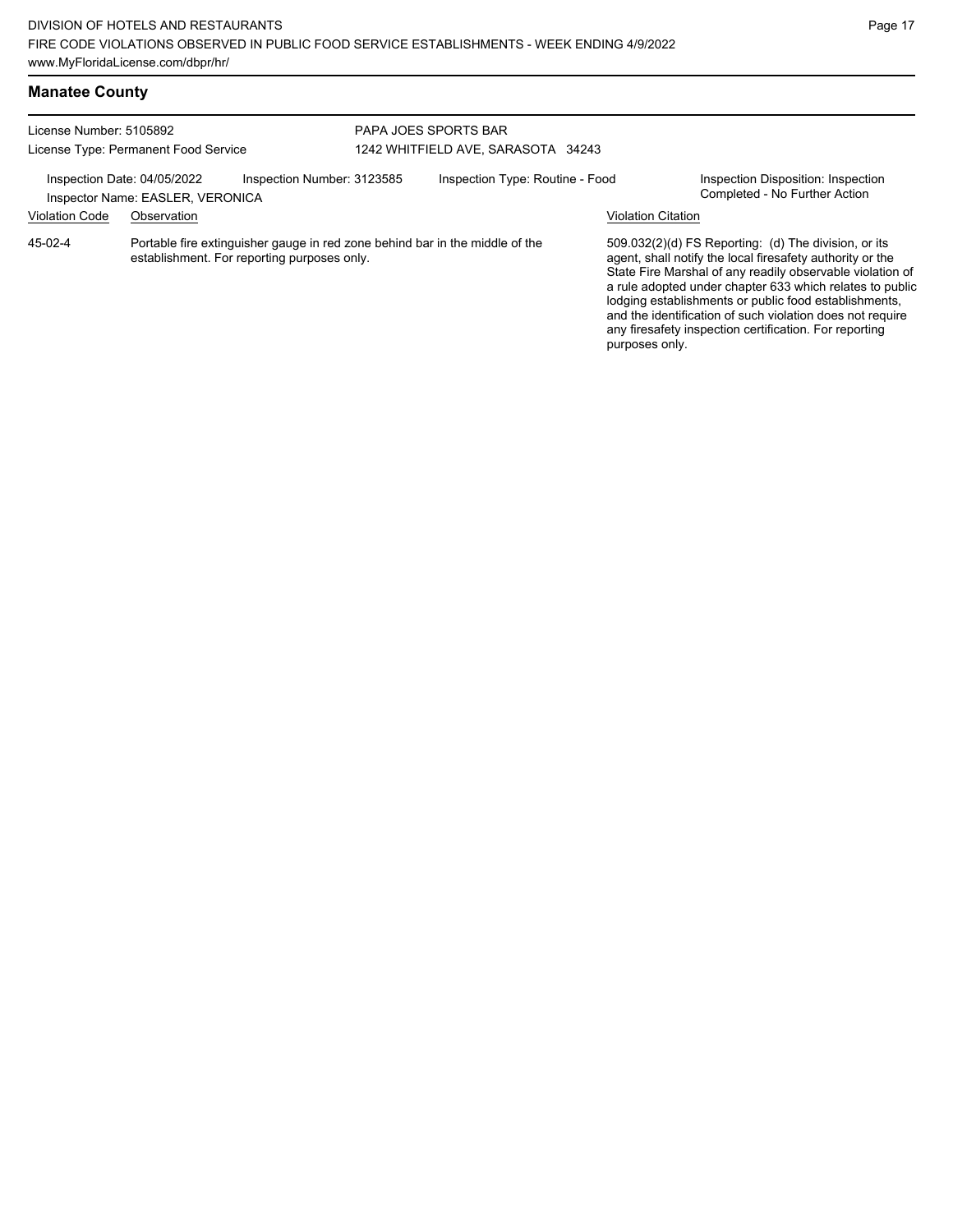# **Martin County**

| License Number: 5319064<br>License Type: Permanent Food Service                              |             |                                         | <b>OLDE TOWNE GRILLE</b><br>209 SW ALBANY AVE, STUART 34994 |                                                                                  |                           |                                                                                                                                                                                                                                                                                                                                                                                                                            |  |
|----------------------------------------------------------------------------------------------|-------------|-----------------------------------------|-------------------------------------------------------------|----------------------------------------------------------------------------------|---------------------------|----------------------------------------------------------------------------------------------------------------------------------------------------------------------------------------------------------------------------------------------------------------------------------------------------------------------------------------------------------------------------------------------------------------------------|--|
| Inspection Date: 04/07/2022<br>Inspection Number: 3180272<br>Inspector Name: ROTONDI, VICTOR |             |                                         |                                                             | Inspection Type: Food-Licensing Inspection                                       |                           | Inspection Disposition: Inspection<br>Completed - No Further Action                                                                                                                                                                                                                                                                                                                                                        |  |
| <b>Violation Code</b>                                                                        | Observation |                                         |                                                             |                                                                                  | <b>Violation Citation</b> |                                                                                                                                                                                                                                                                                                                                                                                                                            |  |
| 47-03-4                                                                                      |             | outlet cover missing/by walk in cooler. |                                                             | Observed electrical wiring in disrepair. For reporting purposes only. Electrical | purposes only.            | 509.032(2)(d) FS Reporting: (d) The division, or its<br>agent, shall notify the local firesafety authority or the<br>State Fire Marshal of any readily observable violation of<br>a rule adopted under chapter 633 which relates to public<br>lodging establishments or public food establishments,<br>and the identification of such violation does not require<br>any firesafety inspection certification. For reporting |  |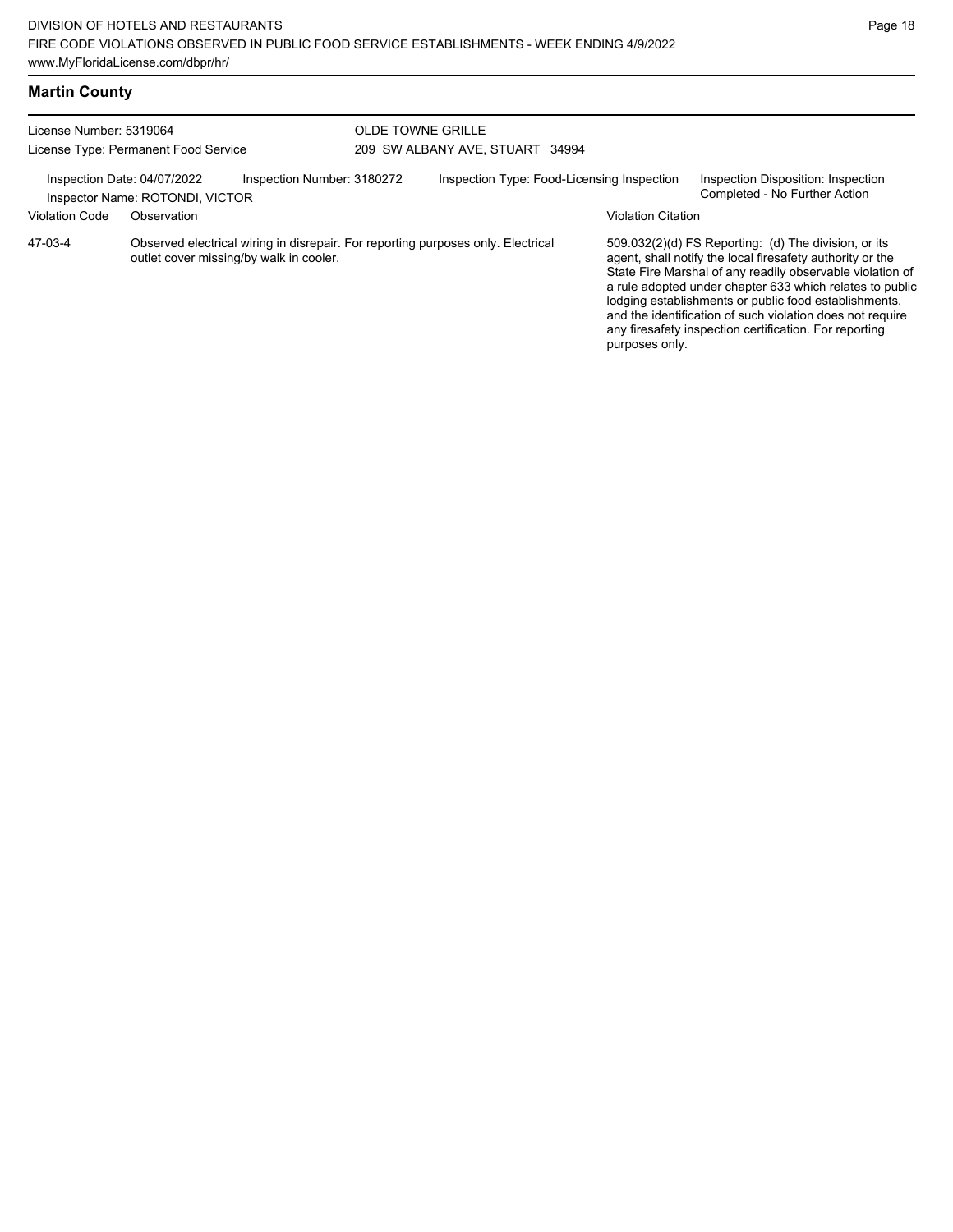|  | <b>Orange County</b> |
|--|----------------------|
|--|----------------------|

| License Number: 5813239<br>License Type: Permanent Food Service                                 |                                                                       |                                                                           | CITY PHO AND GRILL<br>156 LAKE AVE, MAITLAND 32751 |  |                                                                                                                   |                                                                                                                                                                                                                                                                                                       |  |
|-------------------------------------------------------------------------------------------------|-----------------------------------------------------------------------|---------------------------------------------------------------------------|----------------------------------------------------|--|-------------------------------------------------------------------------------------------------------------------|-------------------------------------------------------------------------------------------------------------------------------------------------------------------------------------------------------------------------------------------------------------------------------------------------------|--|
| Inspection Number: 3174098<br>Inspection Date: 04/07/2022<br>Inspector Name: MONTGOMERY, DOREEN |                                                                       |                                                                           | Inspection Type: Routine - Food                    |  | Inspection Disposition: Inspection<br>Completed - No Further Action                                               |                                                                                                                                                                                                                                                                                                       |  |
| <b>Violation Code</b>                                                                           | Observation                                                           |                                                                           |                                                    |  | <b>Violation Citation</b>                                                                                         |                                                                                                                                                                                                                                                                                                       |  |
| 46-01-4                                                                                         | Marked exit/path to marked exit blocked. For reporting purposes only. |                                                                           |                                                    |  | 509.032(2)(d) FS Reporting: (d) The division, or its<br>agent, shall notify the local firesafety authority or the |                                                                                                                                                                                                                                                                                                       |  |
|                                                                                                 |                                                                       | Exit to facility is blocked by plant and highchair ** Corrected On-Site** |                                                    |  | purposes only.                                                                                                    | State Fire Marshal of any readily observable violation of<br>a rule adopted under chapter 633 which relates to public<br>lodging establishments or public food establishments,<br>and the identification of such violation does not require<br>any firesafety inspection certification. For reporting |  |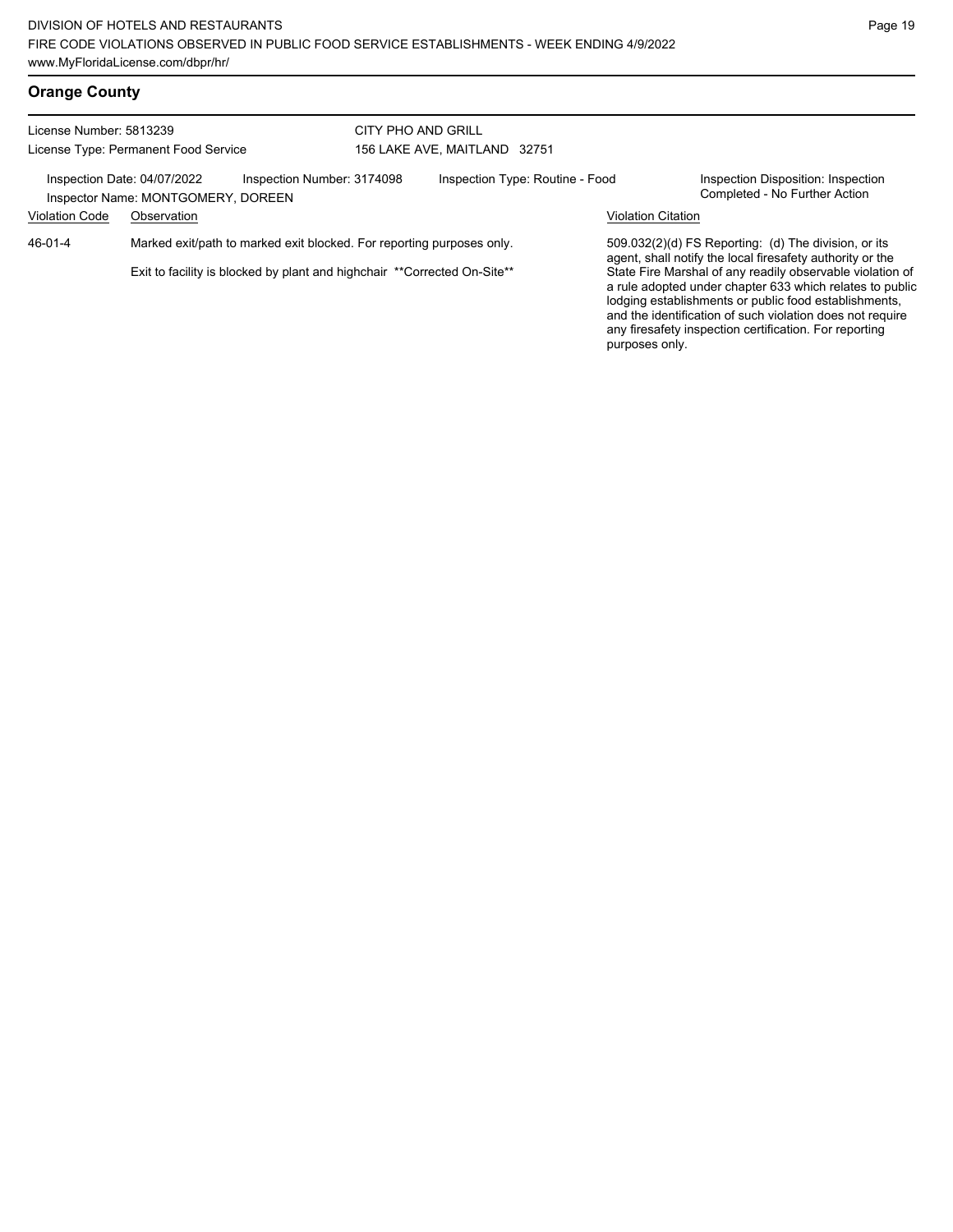License Number: 5900962 License Type: Permanent Food Service

### LITTLE ITALY 2901 B-1 PARKWAY BLVD., KISSIMMEE 34747

Inspection Date: 04/04/2022 Inspection Number: 3094123 Inspection Type: Routine - Food Inspection Disposition: Call Back -<br>Inspector Name: IRVEN RYAN

Inspector Name: IRVEN, RYAN

Violation Code Observation Violation Citation

- From initial inspection : Observed electrical wiring in disrepair. For reporting purposes only. By large mixer, ice machine - From follow-up inspection 2022-02-08: \*\*Time Extended\*\* - From follow-up inspection 2022-04-04: No progress made \*\*Admin Complaint\*\* 47-03-4

509.032(2)(d) FS Reporting: (d) The division, or its agent, shall notify the local firesafety authority or the State Fire Marshal of any readily observable violation of a rule adopted under chapter 633 which relates to public lodging establishments or public food establishments, and the identification of such violation does not require any firesafety inspection certification. For reporting purposes only.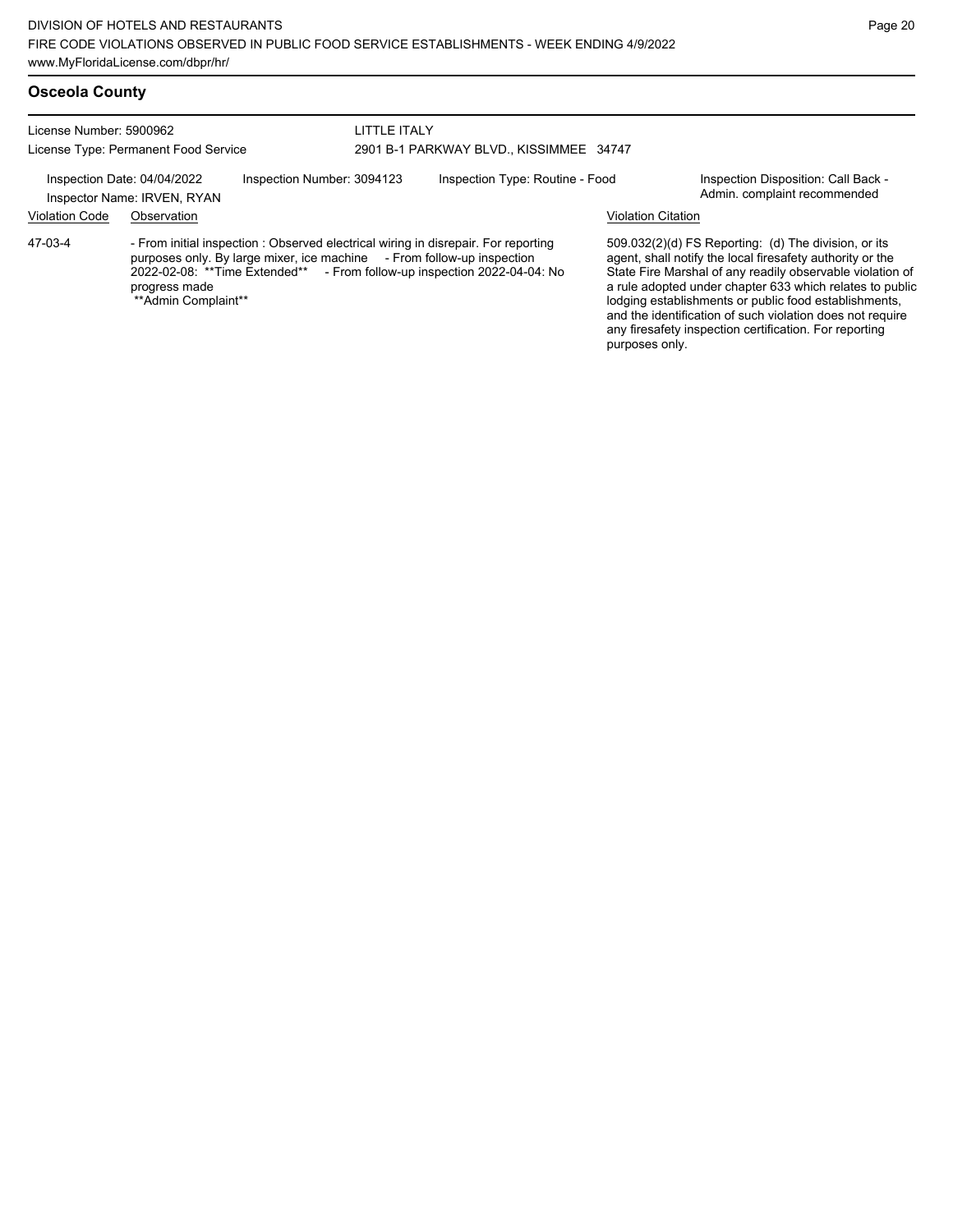## **Palm Beach County**

| License Number: 6022361<br>License Type: Permanent Food Service                              |             |  | NOMAD @ SEAN RUSH<br>3700 S DIXIE HWY SUITE 3, WEST PALM BEACH 33405 |                                                                                                                                                                     |                           |                                                                                                                                                                                                                                                                                                                                                                                                                            |  |
|----------------------------------------------------------------------------------------------|-------------|--|----------------------------------------------------------------------|---------------------------------------------------------------------------------------------------------------------------------------------------------------------|---------------------------|----------------------------------------------------------------------------------------------------------------------------------------------------------------------------------------------------------------------------------------------------------------------------------------------------------------------------------------------------------------------------------------------------------------------------|--|
| Inspection Number: 3185279<br>Inspection Date: 04/04/2022<br>Inspector Name: SINGH, GAJENDRA |             |  | Inspection Type: Complaint Full                                      |                                                                                                                                                                     |                           | Inspection Disposition: Inspection<br>Completed - No Further Action                                                                                                                                                                                                                                                                                                                                                        |  |
| <b>Violation Code</b>                                                                        | Observation |  |                                                                      |                                                                                                                                                                     | <b>Violation Citation</b> |                                                                                                                                                                                                                                                                                                                                                                                                                            |  |
| 46-04-4                                                                                      | doors.      |  |                                                                      | Exit door locked. For reporting purposes only. Both doors in kitchen area. As per<br>operator these are not exit doors as per building plans. Have three other exit | purposes only.            | 509.032(2)(d) FS Reporting: (d) The division, or its<br>agent, shall notify the local firesafety authority or the<br>State Fire Marshal of any readily observable violation of<br>a rule adopted under chapter 633 which relates to public<br>lodging establishments or public food establishments,<br>and the identification of such violation does not require<br>any firesafety inspection certification. For reporting |  |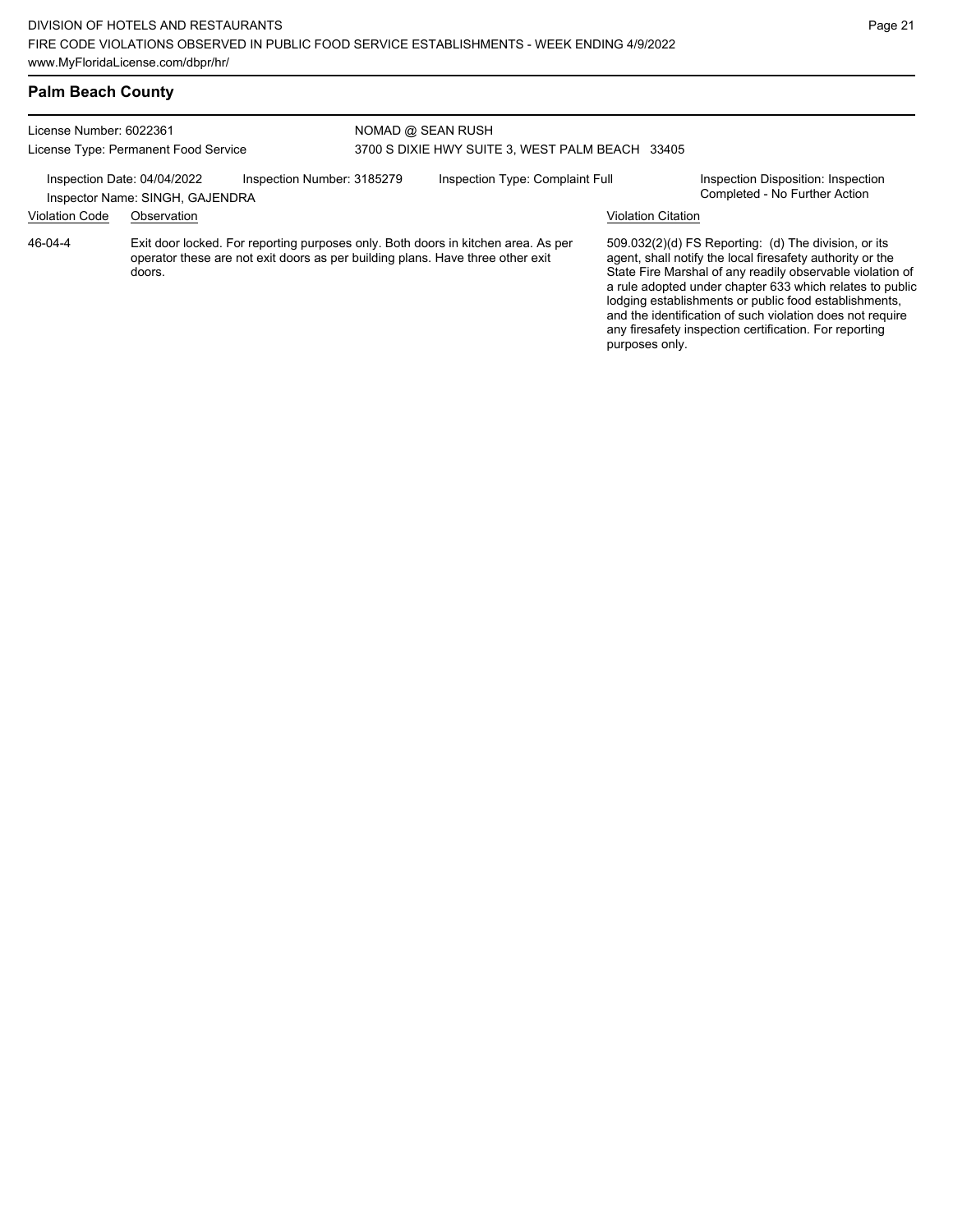| License Number: 6113367<br>License Type: Permanent Food Service |                                                                                                          | NATALIE'S RESTAURANT<br>8226 SR 52, HUDSON 34667 |  |                                 |                           |                                                                                                                                                                                                                                                                                                                                                                                                                            |
|-----------------------------------------------------------------|----------------------------------------------------------------------------------------------------------|--------------------------------------------------|--|---------------------------------|---------------------------|----------------------------------------------------------------------------------------------------------------------------------------------------------------------------------------------------------------------------------------------------------------------------------------------------------------------------------------------------------------------------------------------------------------------------|
| Inspection Date: 04/05/2022<br><b>Violation Code</b>            | Inspector Name: DAHL, MICHELE<br>Observation                                                             | Inspection Number: 3153515                       |  | Inspection Type: Routine - Food | <b>Violation Citation</b> | Inspection Disposition: Warning<br>Issued                                                                                                                                                                                                                                                                                                                                                                                  |
| 47-02-4                                                         | Observed scorch marks around electrical outlet. For reporting purposes only.<br>Outlet on wall by slicer |                                                  |  |                                 | purposes only.            | 509.032(2)(d) FS Reporting: (d) The division, or its<br>agent, shall notify the local firesafety authority or the<br>State Fire Marshal of any readily observable violation of<br>a rule adopted under chapter 633 which relates to public<br>lodging establishments or public food establishments,<br>and the identification of such violation does not require<br>any firesafety inspection certification. For reporting |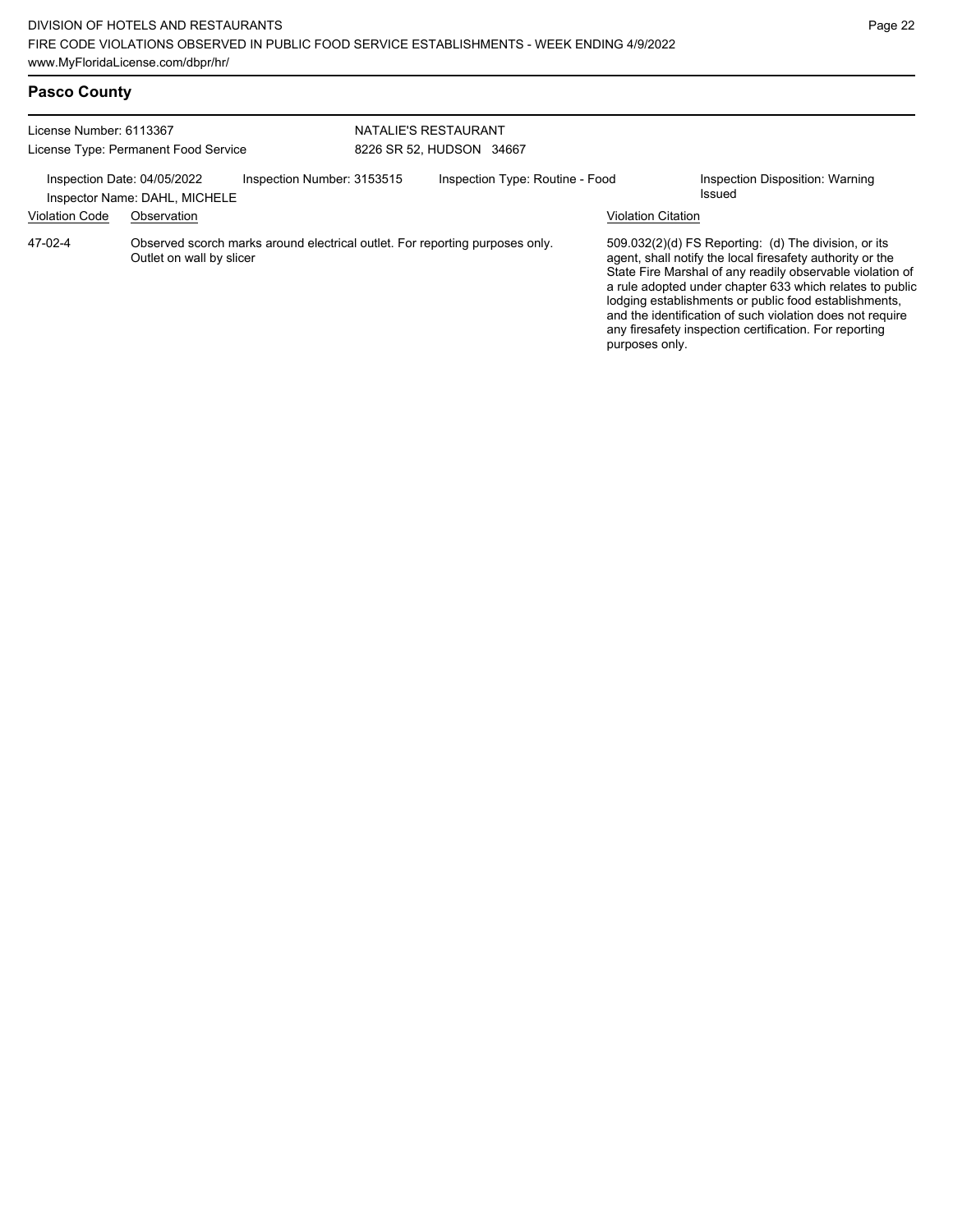| <b>Pinellas County</b>                                                                     |                                                                                                                                                                                                |                            |                                                                                |                           |                                                                                                                                                                                                                                                                                                                                                                                                                                                                                                          |  |  |  |  |
|--------------------------------------------------------------------------------------------|------------------------------------------------------------------------------------------------------------------------------------------------------------------------------------------------|----------------------------|--------------------------------------------------------------------------------|---------------------------|----------------------------------------------------------------------------------------------------------------------------------------------------------------------------------------------------------------------------------------------------------------------------------------------------------------------------------------------------------------------------------------------------------------------------------------------------------------------------------------------------------|--|--|--|--|
| License Number: 6215575                                                                    | License Type: Permanent Food Service                                                                                                                                                           |                            | <b>BRICK &amp; MORTAR</b><br>539 CENTRAL AVE, ST. PETERSBURG 33701             |                           |                                                                                                                                                                                                                                                                                                                                                                                                                                                                                                          |  |  |  |  |
|                                                                                            | Inspection Date: 04/06/2022<br>Inspector Name: MURPHY, JAMES                                                                                                                                   | Inspection Number: 3109435 | Inspection Type: Routine - Food                                                |                           | Inspection Disposition: Warning<br><b>Issued</b>                                                                                                                                                                                                                                                                                                                                                                                                                                                         |  |  |  |  |
| <b>Violation Code</b>                                                                      | Observation                                                                                                                                                                                    |                            |                                                                                | <b>Violation Citation</b> |                                                                                                                                                                                                                                                                                                                                                                                                                                                                                                          |  |  |  |  |
| 45-05-4                                                                                    | Portable fire extinguisher missing from its designated location. For reporting<br>purposes only.<br>Fire extinguisher on floor of dry storage area in kitchen.                                 |                            |                                                                                | purposes only.            | 509.032(2)(d) FS Reporting: (d) The division, or its<br>agent, shall notify the local firesafety authority or the<br>State Fire Marshal of any readily observable violation of<br>a rule adopted under chapter 633 which relates to public<br>lodging establishments or public food establishments,<br>and the identification of such violation does not require<br>any firesafety inspection certification. For reporting                                                                               |  |  |  |  |
| License Number: 6216511                                                                    |                                                                                                                                                                                                | ANGELO'S                   |                                                                                |                           |                                                                                                                                                                                                                                                                                                                                                                                                                                                                                                          |  |  |  |  |
|                                                                                            | License Type: Permanent Food Service                                                                                                                                                           |                            | 536 1 AVE N, ST. PETERSBURG 33701                                              |                           |                                                                                                                                                                                                                                                                                                                                                                                                                                                                                                          |  |  |  |  |
| Inspection Date: 04/05/2022<br>Inspection Number: 3159862<br>Inspector Name: MURPHY, JAMES |                                                                                                                                                                                                |                            | Inspection Type: Routine - Food                                                |                           | Inspection Disposition: Warning<br><b>Issued</b>                                                                                                                                                                                                                                                                                                                                                                                                                                                         |  |  |  |  |
| <b>Violation Code</b>                                                                      | Observation                                                                                                                                                                                    |                            |                                                                                | <b>Violation Citation</b> |                                                                                                                                                                                                                                                                                                                                                                                                                                                                                                          |  |  |  |  |
| 45-05-4                                                                                    | purposes only.<br>Fire extinguisher on floor in rear of kitchen by reach in freezer.                                                                                                           |                            | Portable fire extinguisher missing from its designated location. For reporting |                           | 509.032(2)(d) FS Reporting: (d) The division, or its<br>agent, shall notify the local firesafety authority or the<br>State Fire Marshal of any readily observable violation of<br>a rule adopted under chapter 633 which relates to public<br>lodging establishments or public food establishments,<br>and the identification of such violation does not require<br>any firesafety inspection certification. For reporting<br>purposes only.                                                             |  |  |  |  |
| License Number: 6216673                                                                    |                                                                                                                                                                                                |                            | COCONUT CHARLIE'S GRILL                                                        |                           |                                                                                                                                                                                                                                                                                                                                                                                                                                                                                                          |  |  |  |  |
|                                                                                            | License Type: Permanent Food Service                                                                                                                                                           |                            | 6110 GULF BLVD, ST.PETE BEACH 33706                                            |                           |                                                                                                                                                                                                                                                                                                                                                                                                                                                                                                          |  |  |  |  |
|                                                                                            | Inspection Date: 04/06/2022<br>Inspector Name: DAY-WALKER, LISA                                                                                                                                | Inspection Number: 3176959 | Inspection Type: Routine - Food                                                |                           | Inspection Disposition: Inspection<br>Completed - No Further Action                                                                                                                                                                                                                                                                                                                                                                                                                                      |  |  |  |  |
| <b>Violation Code</b><br>48-01-5                                                           | Observation<br>No current insurance inspector boiler report or boiler certificate available for boiler.<br>For reporting purposes only. No boiler certificates observed. ** Repeat Violation** |                            |                                                                                | <b>Violation Citation</b> | 61C-1.004(10) FAC Reporting: (10) Heating and<br>ventilation - The heating and ventilation system shall be<br>kept in good repair or be installed to maintain a<br>minimum of 68 degrees Fahrenheit throughout the<br>building. The insurance inspectors boiler report is<br>required annually for power boilers and high<br>pressure/high temperature boilers and biannually for low<br>pressure steam or vapor heating boilers and shall be<br>posted in the boiler room. For reporting purposes only. |  |  |  |  |
| License Number: 6217709                                                                    |                                                                                                                                                                                                | <b>ICE ROLLS</b>           |                                                                                |                           |                                                                                                                                                                                                                                                                                                                                                                                                                                                                                                          |  |  |  |  |
|                                                                                            | License Type: Permanent Food Service                                                                                                                                                           |                            | 2454 N MCMULLEN BOOTH RD, CLEARWATER 33759                                     |                           |                                                                                                                                                                                                                                                                                                                                                                                                                                                                                                          |  |  |  |  |
|                                                                                            | Inspection Date: 04/08/2022<br>Inspector Name: PEARCE, LAURA                                                                                                                                   | Inspection Number: 3184212 | Inspection Type: Food-Licensing Inspection                                     |                           | Inspection Disposition: Inspection<br>Completed - No Further Action                                                                                                                                                                                                                                                                                                                                                                                                                                      |  |  |  |  |

Violation Code Observation Violation Citation Portable fire extinguisher gauge in red zone in back kitchen For reporting purposes only. 509.032(2)(d) FS Reporting: (d) The division, or its agent, shall notify the local firesafety authority or the

45-02-4

State Fire Marshal of any readily observable violation of a rule adopted under chapter 633 which relates to public lodging establishments or public food establishments, and the identification of such violation does not require any firesafety inspection certification. For reporting purposes only.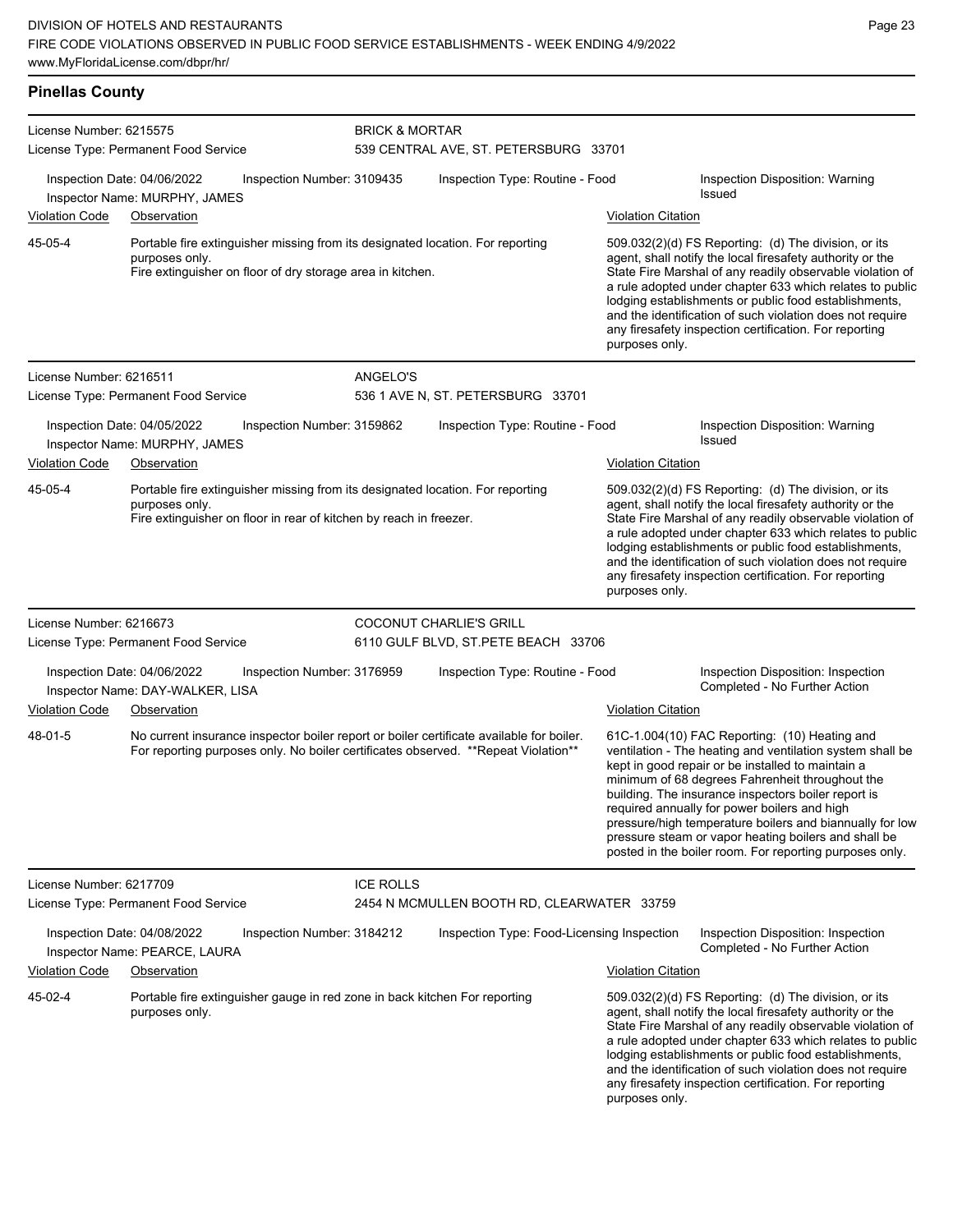| <b>Pinellas County</b>  |                                                                                                                                                                                                                                                                      |                            |                                                                                                                                                                                                                                                                                                                                                                                                                                              |                           |                                                                                                                                                                                                                                                                                                                                                                                                                            |  |  |
|-------------------------|----------------------------------------------------------------------------------------------------------------------------------------------------------------------------------------------------------------------------------------------------------------------|----------------------------|----------------------------------------------------------------------------------------------------------------------------------------------------------------------------------------------------------------------------------------------------------------------------------------------------------------------------------------------------------------------------------------------------------------------------------------------|---------------------------|----------------------------------------------------------------------------------------------------------------------------------------------------------------------------------------------------------------------------------------------------------------------------------------------------------------------------------------------------------------------------------------------------------------------------|--|--|
| License Number: 6213699 | License Type: Permanent Food Service                                                                                                                                                                                                                                 |                            | <b>METRO DELI</b><br>28100 US 19 N STE 103, CLEARWATER 33761                                                                                                                                                                                                                                                                                                                                                                                 |                           |                                                                                                                                                                                                                                                                                                                                                                                                                            |  |  |
|                         | Inspection Date: 04/04/2022<br>Inspector Name: PEARCE, LAURA                                                                                                                                                                                                         | Inspection Number: 3172988 | Inspection Type: Routine - Food                                                                                                                                                                                                                                                                                                                                                                                                              |                           | Inspection Disposition: Inspection<br>Completed - No Further Action                                                                                                                                                                                                                                                                                                                                                        |  |  |
| <b>Violation Code</b>   | Observation                                                                                                                                                                                                                                                          |                            |                                                                                                                                                                                                                                                                                                                                                                                                                                              | <b>Violation Citation</b> |                                                                                                                                                                                                                                                                                                                                                                                                                            |  |  |
| 45-04-4                 | Use of cooking equipment producing grease laden vapors/smoke with no hood<br>suppression system installed. Notified Fire AHJ. For reporting purposes only. -<br>electric table top grill in use to cook bacon and eggs on prep counter in front area                 |                            | 509.032(2)(d) FS Reporting: (d) The division, or its<br>agent, shall notify the local firesafety authority or the<br>State Fire Marshal of any readily observable violation of<br>a rule adopted under chapter 633 which relates to public<br>lodging establishments or public food establishments,<br>and the identification of such violation does not require<br>any firesafety inspection certification. For reporting<br>purposes only. |                           |                                                                                                                                                                                                                                                                                                                                                                                                                            |  |  |
| License Number: 6214149 |                                                                                                                                                                                                                                                                      | SARKU JAPAN                |                                                                                                                                                                                                                                                                                                                                                                                                                                              |                           |                                                                                                                                                                                                                                                                                                                                                                                                                            |  |  |
|                         | License Type: Permanent Food Service                                                                                                                                                                                                                                 |                            | 27001 HWY 19 N SPACE 2087, CLEARWATER 33761                                                                                                                                                                                                                                                                                                                                                                                                  |                           |                                                                                                                                                                                                                                                                                                                                                                                                                            |  |  |
|                         | Inspection Date: 03/16/2022<br>Inspector Name: PEARCE, LAURA                                                                                                                                                                                                         | Inspection Number: 3162774 | Inspection Type: Routine - Food                                                                                                                                                                                                                                                                                                                                                                                                              |                           | Inspection Disposition: Warning<br><b>Issued</b>                                                                                                                                                                                                                                                                                                                                                                           |  |  |
| <b>Violation Code</b>   | Observation                                                                                                                                                                                                                                                          |                            |                                                                                                                                                                                                                                                                                                                                                                                                                                              | Violation Citation        |                                                                                                                                                                                                                                                                                                                                                                                                                            |  |  |
| 45-02-4                 | Observed: Portable fire extinguisher gauge in red zone. For reporting purposes<br>only Class K near ice machine Priority: Reporting<br>purposes only.                                                                                                                |                            |                                                                                                                                                                                                                                                                                                                                                                                                                                              |                           | 509.032(2)(d) FS Reporting: (d) The division, or its<br>agent, shall notify the local firesafety authority or the<br>State Fire Marshal of any readily observable violation of<br>a rule adopted under chapter 633 which relates to public<br>lodging establishments or public food establishments,<br>and the identification of such violation does not require<br>any firesafety inspection certification. For reporting |  |  |
| 45-02-4                 | Observed - From initial inspection : Portable fire extinguisher gauge in red zone.<br>For reporting purposes only Class K near ice machine - From follow-up inspection<br>2022-03-17: Manager called fire company to address fire extinguisher ** Time<br>Extended** |                            |                                                                                                                                                                                                                                                                                                                                                                                                                                              | purposes only.            | 509.032(2)(d) FS Reporting: (d) The division, or its<br>agent, shall notify the local firesafety authority or the<br>State Fire Marshal of any readily observable violation of<br>a rule adopted under chapter 633 which relates to public<br>lodging establishments or public food establishments,<br>and the identification of such violation does not require<br>any firesafety inspection certification. For reporting |  |  |
| License Number: 6217108 |                                                                                                                                                                                                                                                                      | DAY BREAK CAFE             |                                                                                                                                                                                                                                                                                                                                                                                                                                              |                           |                                                                                                                                                                                                                                                                                                                                                                                                                            |  |  |
|                         | License Type: Permanent Food Service                                                                                                                                                                                                                                 |                            | 1981 NORTH PINELLAS AVE, TARPON SPRINGS 34689                                                                                                                                                                                                                                                                                                                                                                                                |                           |                                                                                                                                                                                                                                                                                                                                                                                                                            |  |  |
|                         | Inspection Date: 04/04/2022<br>Inspector Name: BENEDICT, TRACY                                                                                                                                                                                                       | Inspection Number: 3177608 | Inspection Type: Routine - Food                                                                                                                                                                                                                                                                                                                                                                                                              |                           | Inspection Disposition: Inspection<br>Completed - No Further Action                                                                                                                                                                                                                                                                                                                                                        |  |  |
| Violation Code          | Observation                                                                                                                                                                                                                                                          |                            |                                                                                                                                                                                                                                                                                                                                                                                                                                              | <b>Violation Citation</b> |                                                                                                                                                                                                                                                                                                                                                                                                                            |  |  |
| 45-02-4                 | Portable fire extinguisher gauge in red zone. For reporting purposes only.<br>Fire extinguisher next to side door in prep area of kitchen                                                                                                                            |                            |                                                                                                                                                                                                                                                                                                                                                                                                                                              | purposes only.            | 509.032(2)(d) FS Reporting: (d) The division, or its<br>agent, shall notify the local firesafety authority or the<br>State Fire Marshal of any readily observable violation of<br>a rule adopted under chapter 633 which relates to public<br>lodging establishments or public food establishments,<br>and the identification of such violation does not require<br>any firesafety inspection certification. For reporting |  |  |
| 48-04-4                 | Propane tank (larger than 2.7 lb. water capacity/1 lb. gas capacity) located inside<br>of the building. For reporting purposes only.<br>Propane tank on shelf next to office                                                                                         |                            |                                                                                                                                                                                                                                                                                                                                                                                                                                              |                           | 509.032(2)(d) FS Reporting: (d) The division, or its<br>agent, shall notify the local firesafety authority or the<br>State Fire Marshal of any readily observable violation of<br>a rule adopted under chapter 633 which relates to public<br>lodging establishments or public food establishments,                                                                                                                        |  |  |

and the identification of such violation does not require any firesafety inspection certification. For reporting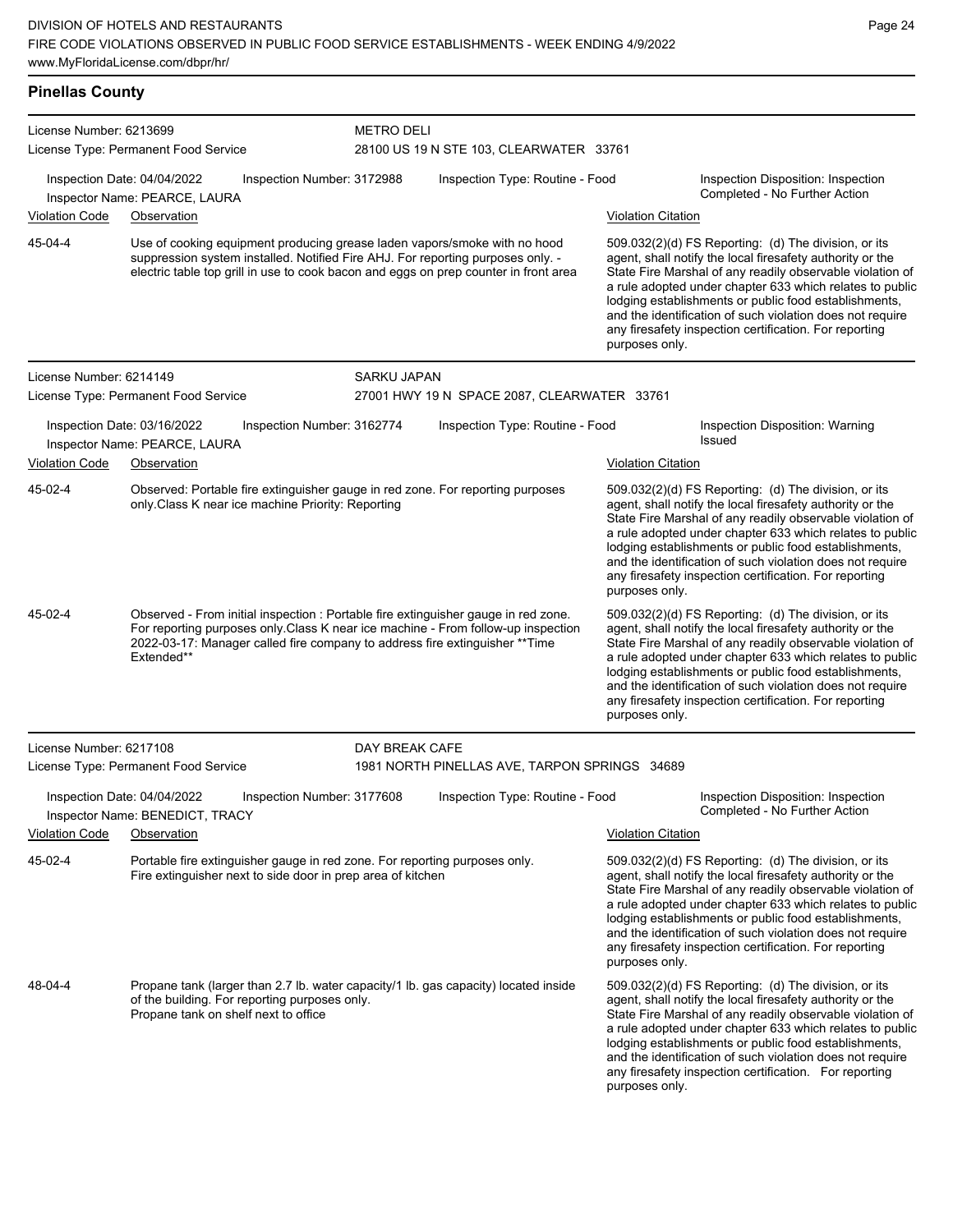## **Polk County**

| License Number: 6304779<br>License Type: Permanent Food Service                                  |             |                                                                      | ELENA'S CUBAN CAFE<br>2246 E EDGEWOOD DR. LAKELAND 33803 |  |                                                                     |                                                                                                                                                                                                                                                                                                                                                                                                                            |  |
|--------------------------------------------------------------------------------------------------|-------------|----------------------------------------------------------------------|----------------------------------------------------------|--|---------------------------------------------------------------------|----------------------------------------------------------------------------------------------------------------------------------------------------------------------------------------------------------------------------------------------------------------------------------------------------------------------------------------------------------------------------------------------------------------------------|--|
| Inspection Number: 3088454<br>Inspection Date: 04/07/2022<br>Inspector Name: BEAULIEU, STEPHANIE |             |                                                                      | Inspection Type: Routine - Food                          |  | Inspection Disposition: Inspection<br>Completed - No Further Action |                                                                                                                                                                                                                                                                                                                                                                                                                            |  |
| <b>Violation Code</b>                                                                            | Observation |                                                                      |                                                          |  | <b>Violation Citation</b>                                           |                                                                                                                                                                                                                                                                                                                                                                                                                            |  |
| 49-05-4                                                                                          |             | Establishment went from 49 seats to 84. For reporting purposes only. |                                                          |  |                                                                     | 509.032(2)(d) FS Reporting: (d) The division, or its<br>agent, shall notify the local firesafety authority or the<br>State Fire Marshal of any readily observable violation of<br>a rule adopted under chapter 633 which relates to public<br>lodging establishments or public food establishments,<br>and the identification of such violation does not require<br>any firesafety inspection certification. For reporting |  |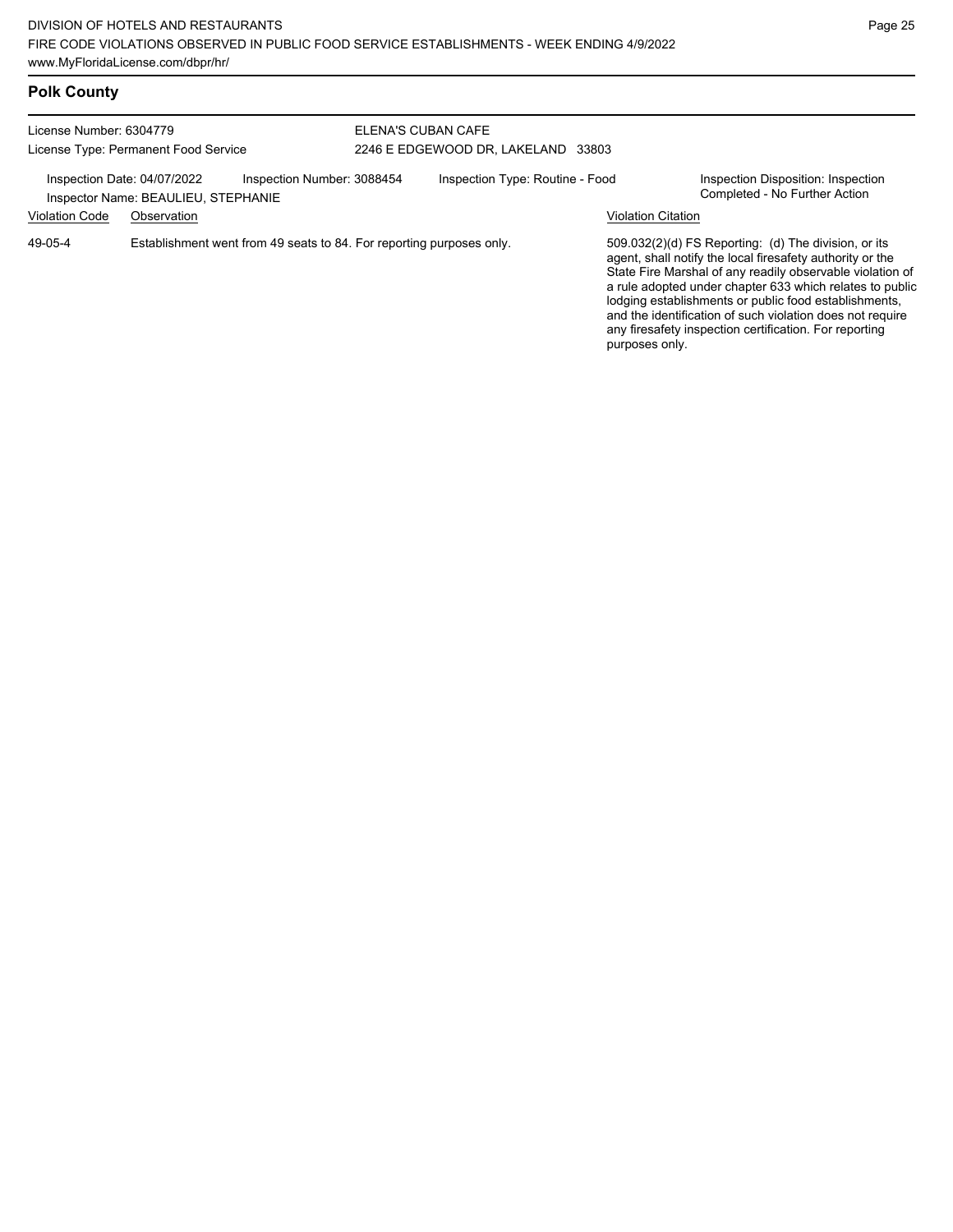## **Putnam County**

#### License Number: 6400654 License Type: Permanent Food Service MUSSELWHITE'S SEAFOOD & GRILL 125 HWY 17 SOUTH, EAST PALATKA 321316814 Inspection Date: 04/04/2022 Inspection Number: 3172811 Inspection Type: Routine - Food Inspection Disposition: Inspection<br>Inspector Name: BADDING MELANIE Inspector Name: BADDING, MELANIE Violation Code Observation Violation Citation Portable fire extinguisher gauge in red zone. For reporting purposes only. At back door fire extinguisher in red zone. 509.032(2)(d) FS Reporting: (d) The division, or its agent, shall notify the local firesafety authority or the State Fire Marshal of any readily observable violation of a rule adopted under chapter 633 which relates to public lodging establishments or public food establishments, and the identification of such violation does not require any firesafety inspection certification. For reporting purposes only. 45-02-4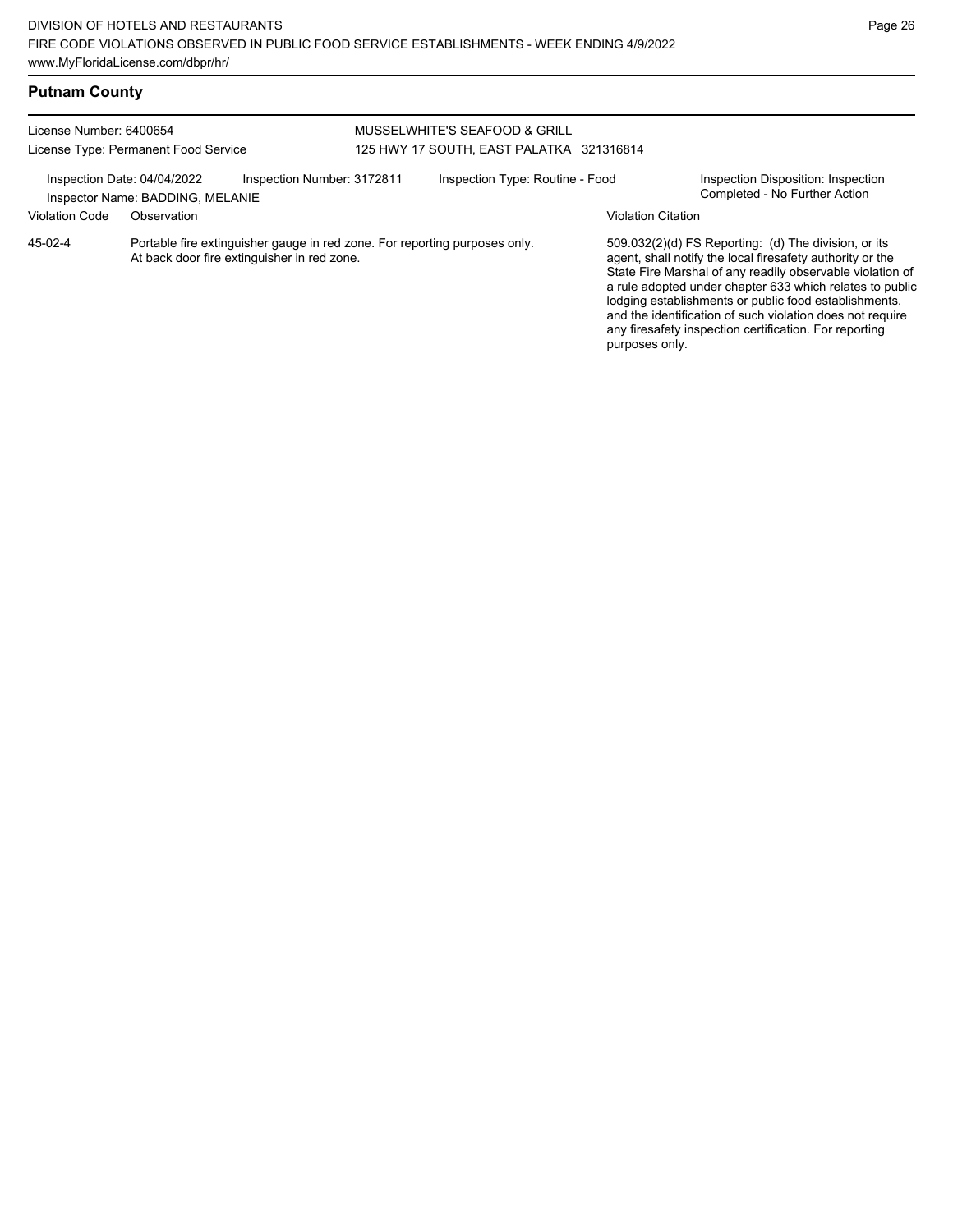License Number: 6805221 License Type: Permanent Food Service

#### THE ROSEMARY 411 N. ORANGE AVE, SARASOTA 34236

## Inspection Date: 04/05/2022 Inspection Number: 3177036 Inspection Type: Routine - Food Inspection Disposition: Warning Inspector Name: MCKEON, MICHAEL

## Violation Code Observation Violation Citation

Propane tank (larger than 2.7 lb. water capacity/1 lb. gas capacity) located inside of the building. For reporting purposes only. 48-04-4

Employee removed the tank.

As a repeat violation the importance of following proper protocol with this violation was reinforced with the employee. \*\*Corrected On-Site\*\* \*\*Repeat Violation\*\*

509.032(2)(d) FS Reporting: (d) The division, or its agent, shall notify the local firesafety authority or the State Fire Marshal of any readily observable violation of a rule adopted under chapter 633 which relates to public lodging establishments or public food establishments, and the identification of such violation does not require any firesafety inspection certification. For reporting purposes only.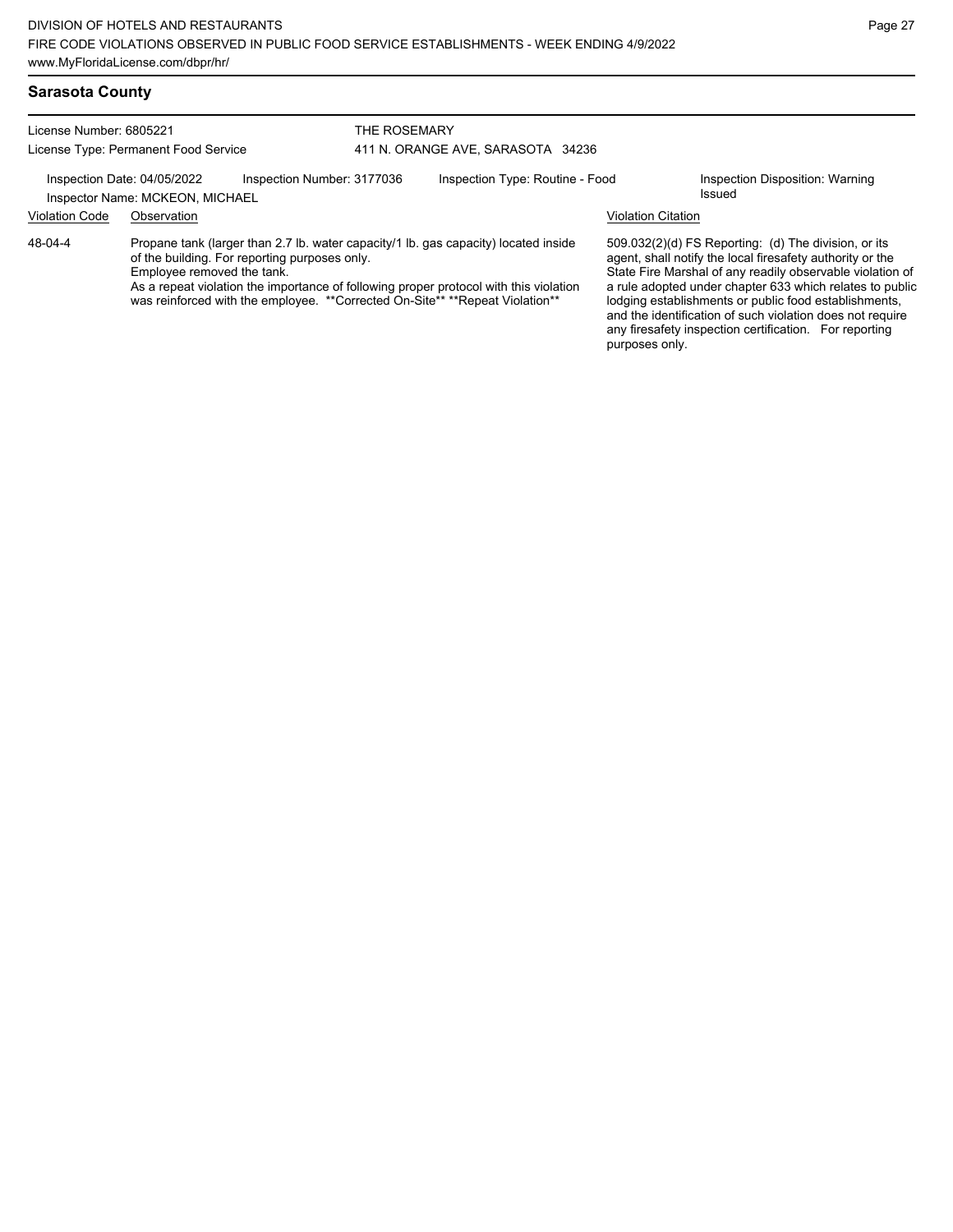| License Number: 6903200<br>License Type: Permanent Food Service<br>Inspection Date: 04/08/2022<br>Inspection Number: 3161016<br>Inspector Name: THORNCROFT, ROBERT |                                                             |                                                                          | KENTUCKY FRIED CHICKEN<br>3890 LAKE EMMA ROAD, LAKE MARY 32746 |                                                                                    |                           |                                                                                                                                                                                                                                                                                                                                                                                                                            |  |
|--------------------------------------------------------------------------------------------------------------------------------------------------------------------|-------------------------------------------------------------|--------------------------------------------------------------------------|----------------------------------------------------------------|------------------------------------------------------------------------------------|---------------------------|----------------------------------------------------------------------------------------------------------------------------------------------------------------------------------------------------------------------------------------------------------------------------------------------------------------------------------------------------------------------------------------------------------------------------|--|
|                                                                                                                                                                    |                                                             |                                                                          | Inspection Type: Routine - Food                                |                                                                                    |                           | Inspection Disposition: Inspection<br>Completed - No Further Action                                                                                                                                                                                                                                                                                                                                                        |  |
| <b>Violation Code</b>                                                                                                                                              | Observation                                                 |                                                                          |                                                                |                                                                                    | <b>Violation Citation</b> |                                                                                                                                                                                                                                                                                                                                                                                                                            |  |
| 46-01-4                                                                                                                                                            | back door                                                   |                                                                          |                                                                | Marked exit/path to marked exit blocked. For reporting purposes only. Boxes at the | purposes only.            | 509.032(2)(d) FS Reporting: (d) The division, or its<br>agent, shall notify the local firesafety authority or the<br>State Fire Marshal of any readily observable violation of<br>a rule adopted under chapter 633 which relates to public<br>lodging establishments or public food establishments,<br>and the identification of such violation does not require<br>any firesafety inspection certification. For reporting |  |
| License Number: 6903451                                                                                                                                            |                                                             |                                                                          | RED LOBSTER #0848                                              |                                                                                    |                           |                                                                                                                                                                                                                                                                                                                                                                                                                            |  |
|                                                                                                                                                                    | License Type: Permanent Food Service                        |                                                                          | 20 TOWN CENTER CIR, SANFORD 32771                              |                                                                                    |                           |                                                                                                                                                                                                                                                                                                                                                                                                                            |  |
|                                                                                                                                                                    | Inspection Date: 04/05/2022<br>Inspector Name: ANGEL, TERRY | Inspection Number: 3161715                                               |                                                                | Inspection Type: Routine - Food                                                    |                           | Inspection Disposition: Inspection<br>Completed - No Further Action                                                                                                                                                                                                                                                                                                                                                        |  |
| Violation Code                                                                                                                                                     | Observation                                                 |                                                                          |                                                                |                                                                                    | <b>Violation Citation</b> |                                                                                                                                                                                                                                                                                                                                                                                                                            |  |
| 49-03-4                                                                                                                                                            | purposes only.<br>Gas cans. ** Corrected On-Site**          | Flammables stored/debris present in hot water heater room. For reporting |                                                                |                                                                                    |                           | 61C-1.004(6) FAC Reporting: (6) Attics, basements,<br>boiler rooms, meter rooms, laundry rooms, and storage<br>rooms shall be kept clean and free of debris and<br>flammables. For reporting purposes only.                                                                                                                                                                                                                |  |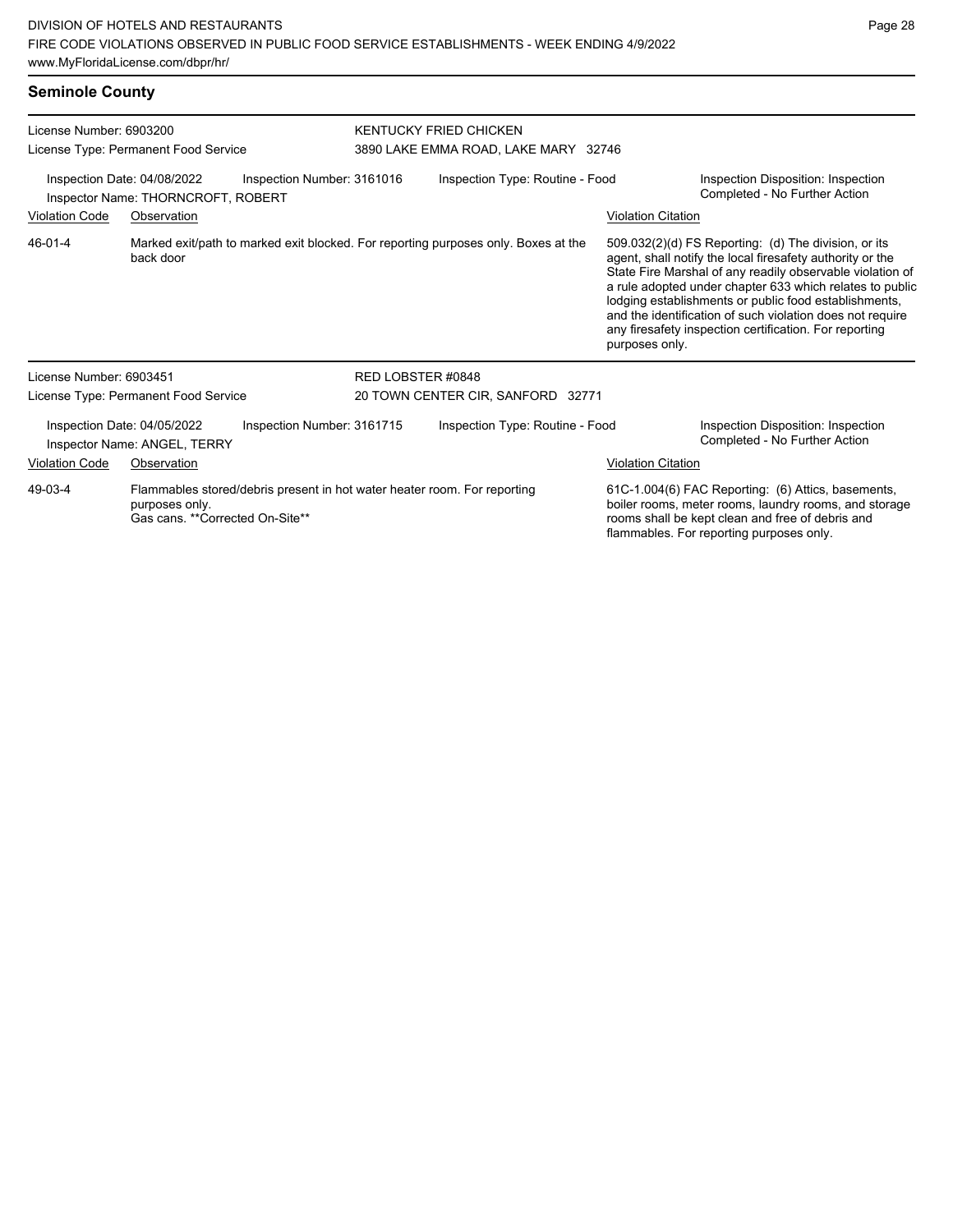## **Volusia County**

| License Number: 7403812<br>License Type: Permanent Food Service |                                                                                  |                                                                                                                                                | <b>HOOTERS OF DAYTONA</b>              |                                                                                                                                                               |                                                                                                                                                                                                             |                                                                                                                                                                                                                                                                                                                                                                                                                            |  |  |
|-----------------------------------------------------------------|----------------------------------------------------------------------------------|------------------------------------------------------------------------------------------------------------------------------------------------|----------------------------------------|---------------------------------------------------------------------------------------------------------------------------------------------------------------|-------------------------------------------------------------------------------------------------------------------------------------------------------------------------------------------------------------|----------------------------------------------------------------------------------------------------------------------------------------------------------------------------------------------------------------------------------------------------------------------------------------------------------------------------------------------------------------------------------------------------------------------------|--|--|
|                                                                 |                                                                                  |                                                                                                                                                |                                        | 2100 W INTERNATIONAL SPEEDWAY BLVD, DAYTONA BEACH 32114                                                                                                       |                                                                                                                                                                                                             |                                                                                                                                                                                                                                                                                                                                                                                                                            |  |  |
|                                                                 | Inspection Date: 04/05/2022<br>Inspector Name: BRANNER, LISELOTTE                | Inspection Number: 3172945                                                                                                                     | Inspection Type: Routine - Food        |                                                                                                                                                               |                                                                                                                                                                                                             | Inspection Disposition: Call Back -<br>Complied                                                                                                                                                                                                                                                                                                                                                                            |  |  |
| <b>Violation Code</b>                                           | Observation                                                                      |                                                                                                                                                |                                        |                                                                                                                                                               | <b>Violation Citation</b>                                                                                                                                                                                   |                                                                                                                                                                                                                                                                                                                                                                                                                            |  |  |
| 49-03-4                                                         | reporting purposes only.<br>Extended**                                           |                                                                                                                                                |                                        | - From initial inspection : Boxes of single service items stored in water room. For<br>- From follow-up inspection 2022-04-05: ** Time                        |                                                                                                                                                                                                             | 61C-1.004(6) FAC Reporting: (6) Attics, basements,<br>boiler rooms, meter rooms, laundry rooms, and storage<br>rooms shall be kept clean and free of debris and<br>flammables. For reporting purposes only.                                                                                                                                                                                                                |  |  |
| 49-03-4                                                         | Boxes of single service items stored in water room. For reporting purposes only. |                                                                                                                                                |                                        |                                                                                                                                                               | 61C-1.004(6) FAC Reporting: (6) Attics, basements,<br>boiler rooms, meter rooms, laundry rooms, and storage<br>rooms shall be kept clean and free of debris and<br>flammables. For reporting purposes only. |                                                                                                                                                                                                                                                                                                                                                                                                                            |  |  |
| License Number: 7406538                                         |                                                                                  |                                                                                                                                                |                                        | PANERA BREAD STORE 2784                                                                                                                                       |                                                                                                                                                                                                             |                                                                                                                                                                                                                                                                                                                                                                                                                            |  |  |
|                                                                 | License Type: Permanent Food Service                                             |                                                                                                                                                |                                        | 1781 DUNLAWTON AVE, PORT ORANGE 32127                                                                                                                         |                                                                                                                                                                                                             |                                                                                                                                                                                                                                                                                                                                                                                                                            |  |  |
|                                                                 | Inspection Date: 04/07/2022<br>Inspector Name: COREY, DEREK                      | Inspection Number: 3175691                                                                                                                     |                                        | Inspection Type: Routine - Food                                                                                                                               |                                                                                                                                                                                                             | Inspection Disposition: Inspection<br>Completed - No Further Action                                                                                                                                                                                                                                                                                                                                                        |  |  |
| <b>Violation Code</b>                                           | Observation                                                                      |                                                                                                                                                |                                        |                                                                                                                                                               | <b>Violation Citation</b>                                                                                                                                                                                   |                                                                                                                                                                                                                                                                                                                                                                                                                            |  |  |
| 46-01-4                                                         |                                                                                  | Marked exit/path to marked exit blocked. For reporting purposes only.<br>-bags of trash and cardboard boxes blocking pathway to emergency exit |                                        |                                                                                                                                                               | purposes only.                                                                                                                                                                                              | 509.032(2)(d) FS Reporting: (d) The division, or its<br>agent, shall notify the local firesafety authority or the<br>State Fire Marshal of any readily observable violation of<br>a rule adopted under chapter 633 which relates to public<br>lodging establishments or public food establishments,<br>and the identification of such violation does not require<br>any firesafety inspection certification. For reporting |  |  |
| License Number: 7407540                                         |                                                                                  |                                                                                                                                                | <b>TIPSY TACO CANTINA</b>              |                                                                                                                                                               |                                                                                                                                                                                                             |                                                                                                                                                                                                                                                                                                                                                                                                                            |  |  |
|                                                                 | License Type: Permanent Food Service                                             |                                                                                                                                                | 746 S ATLANTIC AVE, ORMOND BEACH 32176 |                                                                                                                                                               |                                                                                                                                                                                                             |                                                                                                                                                                                                                                                                                                                                                                                                                            |  |  |
|                                                                 | Inspection Date: 04/04/2022<br>Inspector Name: RUTLEDGE, REBECCA                 | Inspection Number: 3144740                                                                                                                     |                                        | Inspection Type: Routine - Food                                                                                                                               |                                                                                                                                                                                                             | Inspection Disposition: Call Back -<br>Complied                                                                                                                                                                                                                                                                                                                                                                            |  |  |
| Violation Code                                                  | Observation                                                                      |                                                                                                                                                |                                        |                                                                                                                                                               | <b>Violation Citation</b>                                                                                                                                                                                   |                                                                                                                                                                                                                                                                                                                                                                                                                            |  |  |
| 45-04-4                                                         |                                                                                  | - From initial inspection : Use of cooking equipment producing grease laden<br>From follow-up inspection 2022-04-04:                           |                                        | vapors/smoke with no hood suppression system installed. Notified Fire AHJ. For<br>reporting purposes only. Table top fryer not under hood suppression system. |                                                                                                                                                                                                             | 509.032(2)(d) FS Reporting: (d) The division, or its<br>agent, shall notify the local firesafety authority or the<br>State Fire Marshal of any readily observable violation of<br>a rule adopted under chapter 633 which relates to public<br>lodging establishments or public food establishments,<br>and the identification of such violation does not require                                                           |  |  |

any firesafety inspection certification. For reporting